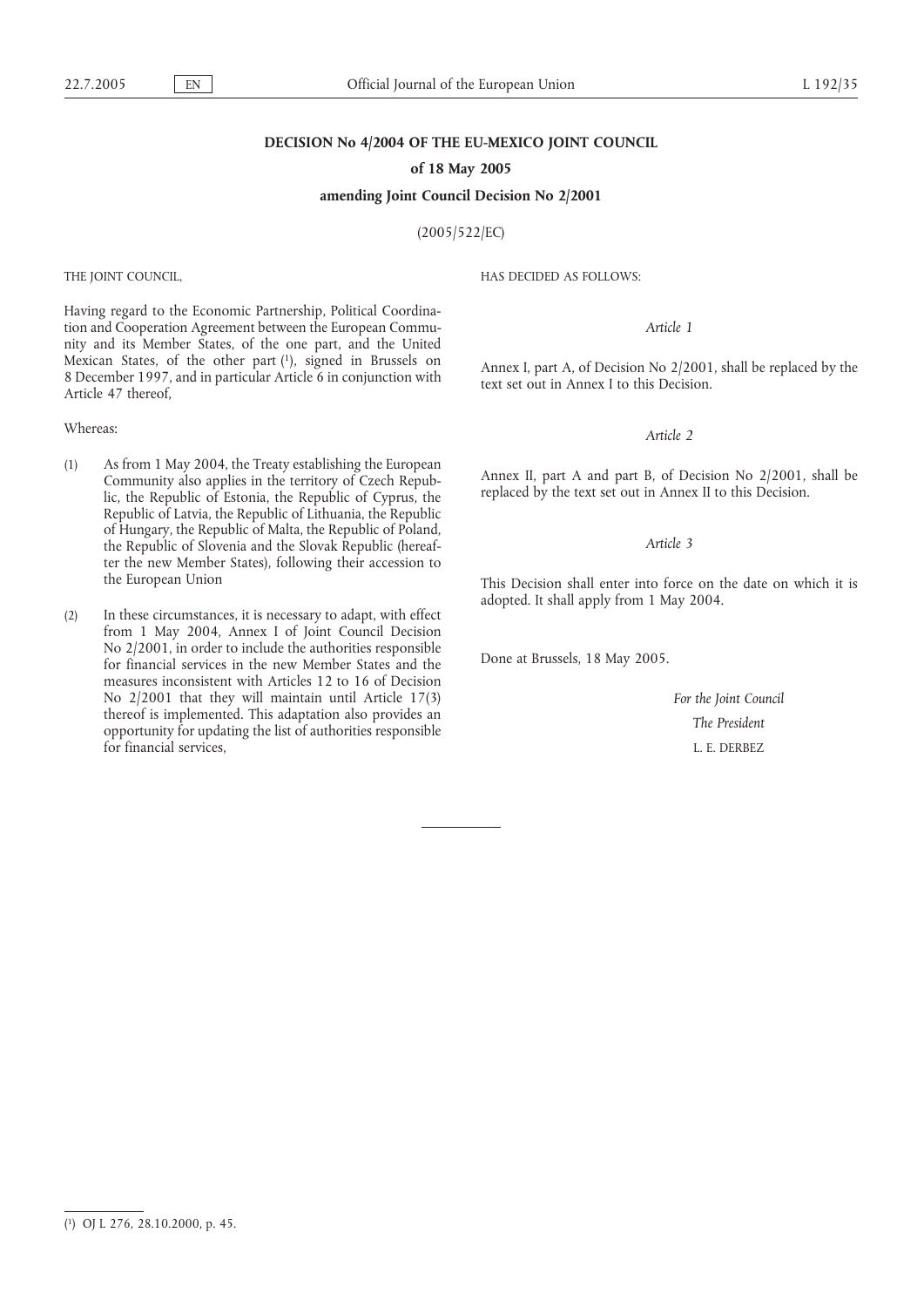## *ANNEX I*

## *'ANNEX I*

### PART A

## **COMMUNITY AND ITS MEMBER STATES**

- 1. The application of Chapter III to the Community and its Member States is subject to the limitations on market access and national treatment scheduled by the European Communities and its Member States in the "all sectors" sections of their GATS schedules and to those relating to the sub-sectors listed below.
- 2. The following abbreviations are used to indicate the Member States:

| AT        | Austria         |
|-----------|-----------------|
| BE.       | Belgium         |
| <b>CY</b> | Cyprus          |
| <b>CZ</b> | Czech Republic  |
| DE        | Germany         |
| DK        | Denmark         |
| ES        | Spain           |
| EE.       | Estonia         |
| FI        | Finland         |
| <b>FR</b> | France          |
| EL        | Greece          |
| HU        | Hungary         |
| IE.       | Ireland         |
| IT        | Italy           |
| LV        | Latvia          |
| <b>LT</b> | Lithuania       |
| LU        | Luxembourg      |
| MT        | Malta           |
| NL        | The Netherlands |
| PL        | Poland          |
| PT        | Portugal        |
| <b>SK</b> | Slovakia        |
| SI        | Slovenia        |
| <b>SE</b> | Sweden          |
| UK        | United Kingdom  |

- 3. The market access commitments in respect of modes 1 and (2) apply only to:
	- the transactions indicated in paragraphs B.3 and B.4 of the market access section of the "Understanding on Commitments in Financial Services" respectively for all Member States,
	- the transactions specified here below, with reference to the definitions of Article 11, for each Member State concerned: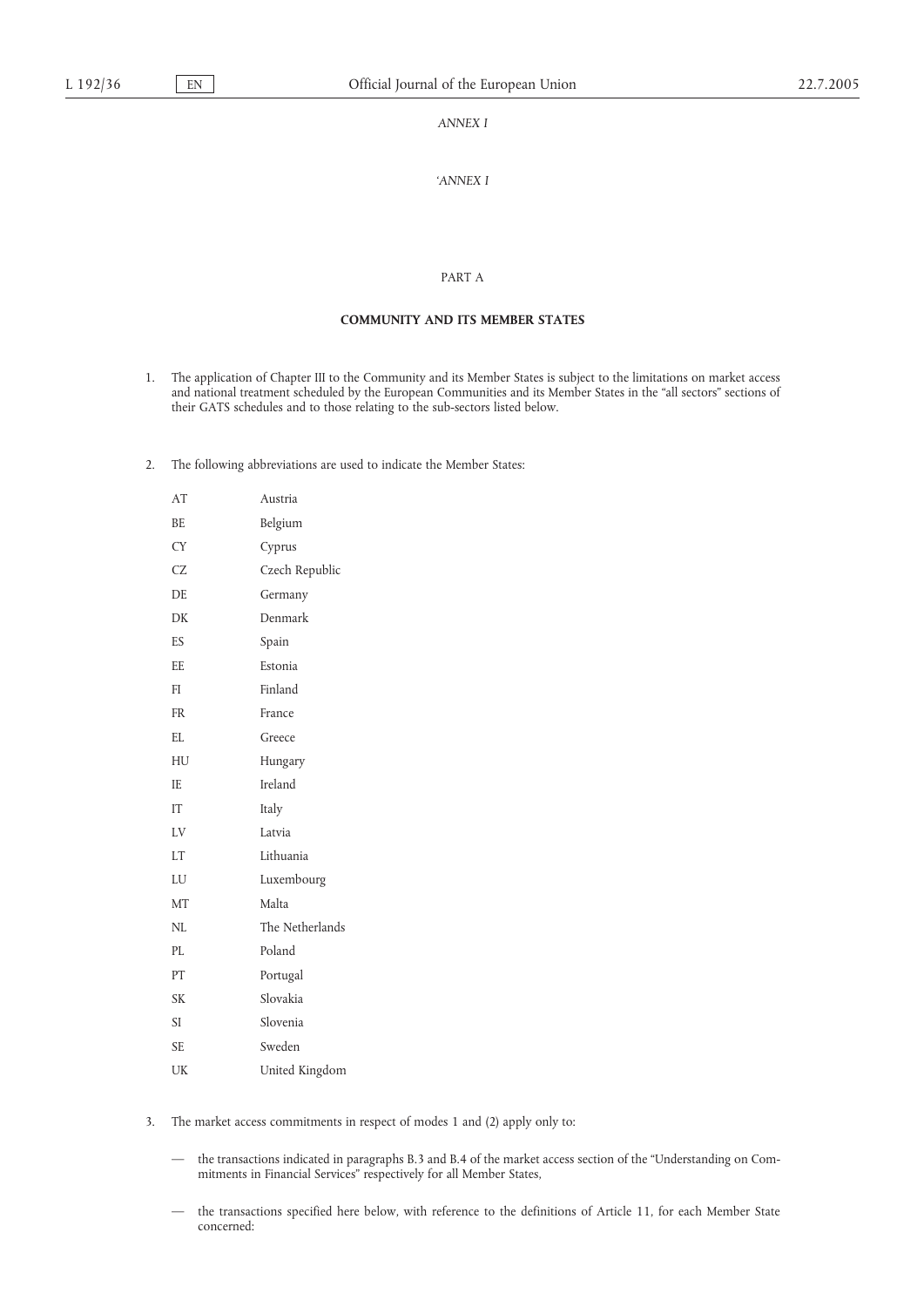CY: A.1(a) (life insurance) and the remaining part of A.1(b) (non-life non-MAT – marine, aviation, and other transport – insurance) in mode 2, B.6(e) (trading of transferable securities) in mode 1;

EE: A.1(a) (life insurance), the remaining part of A.1(b) (non-life non-MAT insurance) and the remaining part of A.3 (non-MAT insurance intermediation) in modes 1. and 2, B.1 to B.10 (acceptance of deposits, lending of all types, financial leasing, all payment and money transmission services, guarantees and commitments, trading of securities, participation in issues of all kinds of securities, money broking, asset management, and settlement and clearing services for financial assets) in mode 1;

LV: A.1(a) (life insurance), the remaining part of A.1(b) (non-life non-MAT insurance) and the remaining part of A.3 (non-MAT insurance intermediation) in mode 2, B.7 (participation in issues of all kinds of securities) in mode 1;

LT: A.1(a) (life insurance), the remaining part of A.1(b) (non-life non-MAT insurance) and the remaining part of A.3 (non-MAT insurance intermediation) in mode 2, B.1 to B.10 (acceptance of deposits, lending of all types, financial leasing, all payment and money transmission services, guarantees and commitments, trading of securities, participation in issues of all kinds of securities, money broking, asset management, and settlement and clearing services for financial assets) in mode 1;

MT: A.1(a) (life insurance) and the remaining part of A.1(b) (non-life non-MAT insurance) in mode 2, B.1 and B.2 (acceptance of deposits and lending of all types) in mode 1;

SI: B.1 to B.10 (acceptance of deposits, lending of all types, financial leasing, all payment and money transmission services, guarantees and commitments, trading of securities, participation in issues of all kinds of securities, money broking, asset management, and settlement and clearing services for financial assets) in mode 1.

- 4. Unlike foreign subsidiaries, branches established directly in a Member State by a Mexican financial institution are not, with certain limited exceptions, subject to prudential regulations harmonised at Community level which enable such subsidiaries to benefit from enhanced facilities to set up new establishments and to provide cross-border services throughout the Community. Therefore, such branches receive an authorisation to operate in the territory of a Member State under conditions equivalent to those applied to domestic financial institutions of that Member State, and may be required to satisfy a number of specific prudential requirements such as, in the case of banking and securities, separate capitalisation and other solvency requirements and reporting and publication of accounts requirements or, in the case of insurance, specific guarantee and deposit requirements, a separate capitalisation, and the localisation in the Member State concerned of the assets representing the technical reserves and at least one third of the solvency margin. Member States may apply the restrictions indicated in this schedule only with regard to the direct establishment from a Mexican of a commercial presence or to the provision of cross-border services from Mexico; consequently, a Member State may not apply these restrictions, including those concerning establishment, to Mexican subsidiaries established in other Member States of the Community, unless these restrictions can also be applied to companies or nationals of other Member States in conformity with Community Law.
- 5. CY: The following general conditions and qualifications would apply even where no limitations or conditions are stated in the schedule:
	- Consideration of national security and public policy objectives;
	- (ii) This schedule does not in any way pertain to services supplied in the exercise of government functions. Also, it does not affect measures pertaining to trade in goods which may constitute inputs to a scheduled service or other services. In addition, limitations on market access or national treatment in respect of services which may constitute inputs to or be used to supply a scheduled service, shall continue to apply.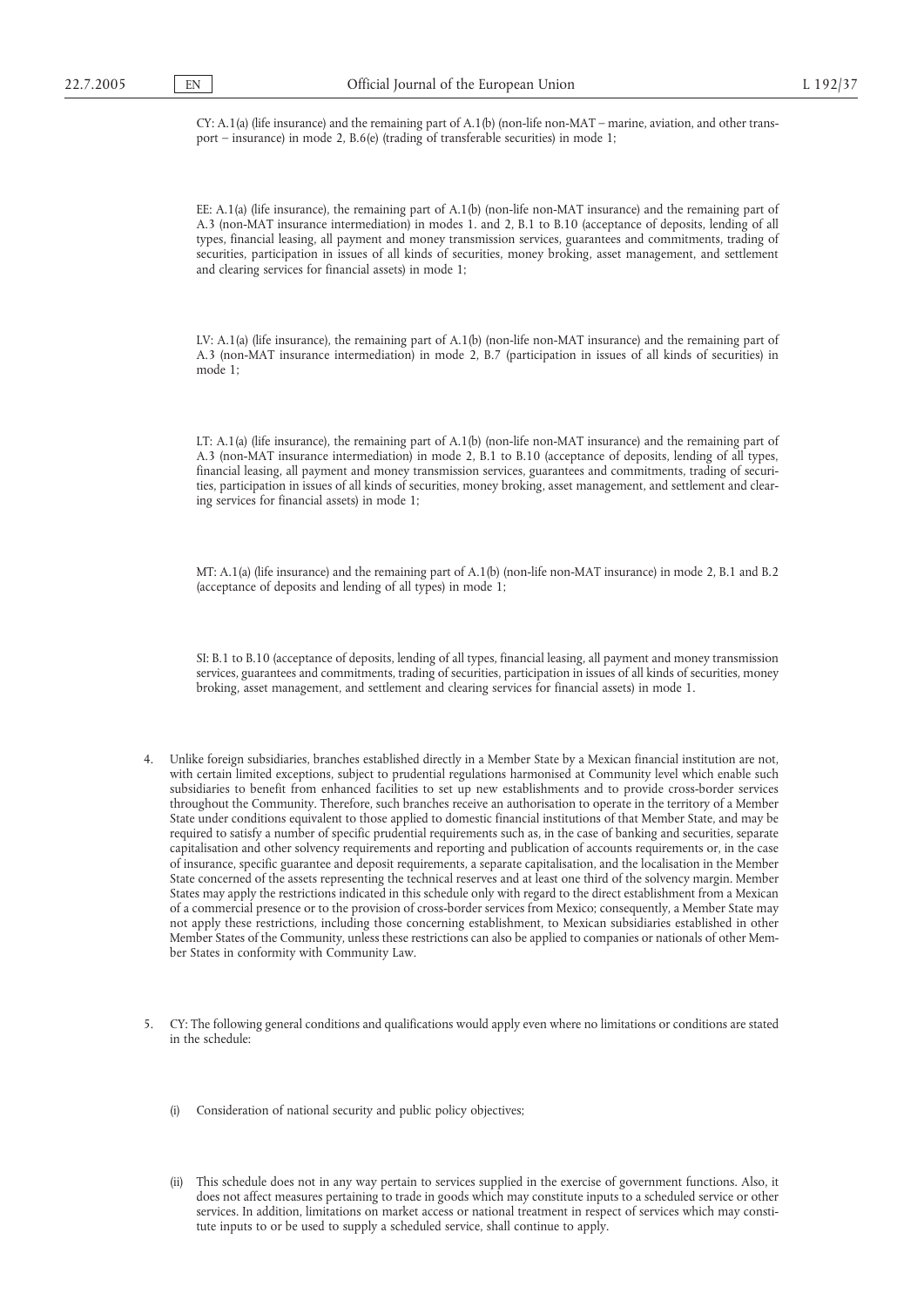- 6. CY: The laws and regulations mentioned in this schedule should not be construed as an exhaustive reference to all laws, and regulations governing the financial sector. The transfer, for example, of information containing personal data, bank secret or any business secret is not allowed. Such transfer is subject to domestic laws on protection of confidentiality of information of banks' customers. Furthermore, it is noted that non-discriminatory qualitative measures pertaining to technical standards, public health and environmental considerations, licensing, prudential consideration, professional qualifications and competency requirements have not been listed as conditions or limitations to market access and national treatment.
- 7. CY: Unregulated financial services and products and the admission to the market of new financial services or products, may be subject to the existence or the introduction of a regulatory framework aimed at achieving the objectives indicated in Article 19 of Decision No 2/2001 of the EU-Mexico Joint Council.
- 8. CY: Due to exchange controls operative in Cyprus:
	- residents are not permitted to purchase banking services which may involve transfer of funds abroad, while they are physically abroad,
	- loans to non-residents/foreigners or non-resident controlled companies require approval from the Central Bank,
	- acquisition of securities by non-residents also requires permission from the Central Bank,
	- dealings in foreign currency may be carried out only through banks which have been accorded "Authorised Dealer" status from the Central Bank.
- 9. CZ: The admission to the market of new financial services and instruments may be subject to the existence of, and consistency with the domestic regulatory framework aimed at achieving the objectives indicated in Article 19 of Decision No 2/2001.
- 10. CZ: As a general rule and in a non-discriminatory manner, financial institutions incorporated in the Czech Republic must adopt a specific legal form.
- 11. CZ: Compulsory motor third party liability insurance is provided by an exclusive supplier. When monopoly rights concerning compulsory motor third party liability are removed, providing this service will be open on a non-discriminatory basis to Czech established service providers. Compulsory health insurance is provided by licensed Czech owned suppliers only.
- 12. EE: Compulsory social security services are not committed.
- 13. HU: The admission to the market of new financial services or products may be subject to the existence of, and consistency with, a regulatory framework aimed at achieving the objectives indicated in Article 19 of Decision No 2/2001.
- 14. HU: The transfer of information containing personal data, bank secret, securities secret and/or business secret is not allowed.
- 15. HU: As a general rule and in a non-discriminatory manner, financial institutions incorporated in Hungary must adopt a specific legal form.
- 16. HU: Insurance, banking, securities and collective investment management services should be performed by legally separate and independently capitalised suppliers of financial services.
- 17. MT: For mode (3) commitments, under exchange control legislation non-residents wishing to supply any services through the registration of a local company may do so with the prior permission of the Central Bank of Malta. Companies with the participation of non-resident legal or natural persons require a minimum share capital of MTL (Maltese lira) 10 000 of which 50 % has to be paid up. The non-resident percentage share of the equity is to be paid for with funds emanating from abroad. Companies with non-resident participation must apply for a permit from the Ministry of Finance to acquire premises under the appropriate legislation.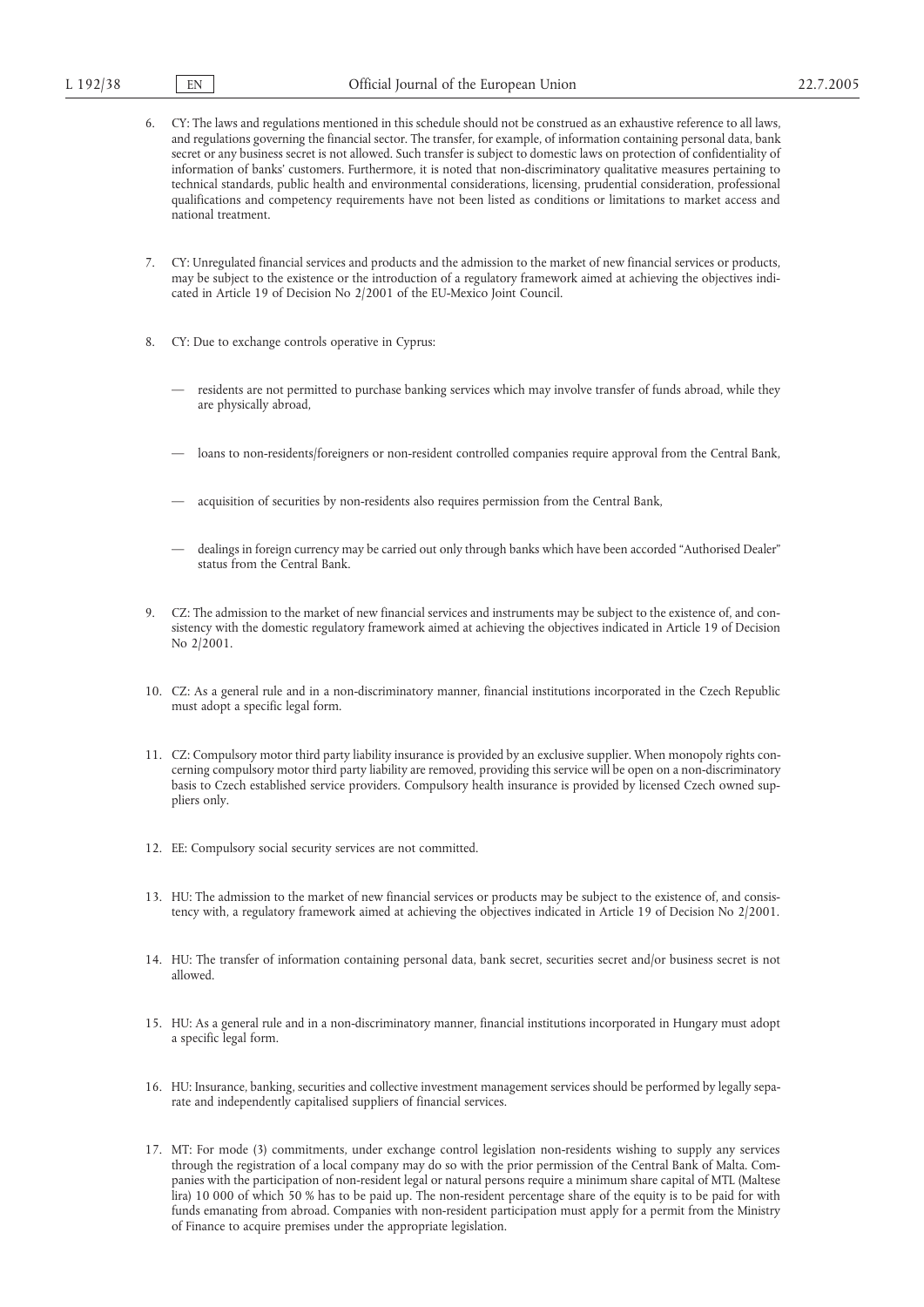- 18. MT: For mode (4) commitments, the requirements of Maltese legislation and regulations regarding entry, stay, acquisition of real property, work and social security measures shall continue to apply, including regulations concerning period of stay, minimum wages as well as collective wage agreements. Entry, work and residence permits are granted at the discretion of the Government of Malta.
- 19. MT: For modes (1) and (2) commitments, exchange control legislation allows a resident to transfer abroad annually for portfolio investment up to MTL 5 000. Amounts in excess of MTL 5 000 are subject to exchange control permission.
- 20. MT: Residents may borrow from overseas without the need to obtain exchange control approval if the borrowing is for a period exceeding three years. Such borrowings have however to be registered with the Central Bank.
- 21. PL: Prudential regulations in the financial sector are being elaborated in Poland. They may require alteration of the presently existing rules as well as preparation of the new laws.
- 22. SK: The admission to the market of new financial services and instruments may be subject to the existence of, and consistency with the domestic regulatory framework aimed at achieving the objectives indicated in Article 19 of Decision No 2/2001.
- 23. SK: The following insurance services are provided by exclusive suppliers: Compulsory motor third party liability insurance, compulsory air transport insurance, the liability insurance of employer against injury or occupational disease have to be effected through the Slovak Insurance Company. The basic health insurance is confined to the Slovak health insurance companies having a licence for provision of health insurance granted by the Ministry of Healthcare of the Slovak Republic according to the Act 273/1994 Coll. of Law. Fund pension insurance schemes and sickness insurance are confined to the Social Insurance Company.
- 24. SI: The admission to the market of new financial services or products may be subject to the existence of, and consistency with, a regulatory framework aimed at achieving the objectives indicated in Article 19 of Decision No 2/2001.
- 25. SI: As a general rule and in a non-discriminatory manner, financial institutions incorporated in the Republic of Slovenia must adopt a specific legal form.
- 26. SI: Insurance and banking activities should be performed by legally separate suppliers of financial services.
- 27. SI: Investment services can be provided only through banks and investment firms.

| and<br>Insurance<br>A.<br><b>Insurance-Related</b><br><b>Services</b> | Cross-border<br>supply | AT: Promotional activity and intermediation on behalf of a subsidiary<br>not established in the Community or of a branch not established in Aus-<br>tria (except for reinsurance and retrocession) are prohibited.                                                                           |  |
|-----------------------------------------------------------------------|------------------------|----------------------------------------------------------------------------------------------------------------------------------------------------------------------------------------------------------------------------------------------------------------------------------------------|--|
|                                                                       |                        | AT: Compulsory air insurance can be underwritten only by a subsidiary<br>established in the Community or by a branch established in Austria.                                                                                                                                                 |  |
|                                                                       |                        | <b>AT:</b> Higher premium tax is due for insurance contracts (except for con-<br>tracts on reinsurance and retrocession) which are written by a subsid-<br>iary not established in the Community or by a branch not established in<br>Austria. Exception from the higher tax can be granted. |  |
|                                                                       |                        | <b>CY</b> : Any foreign reinsurer approved by the Superintendent of Insurance<br>(on prudential criteria) may offer reinsurance or retrocession services<br>to insurance companies incorporated and licensed in Cyprus.                                                                      |  |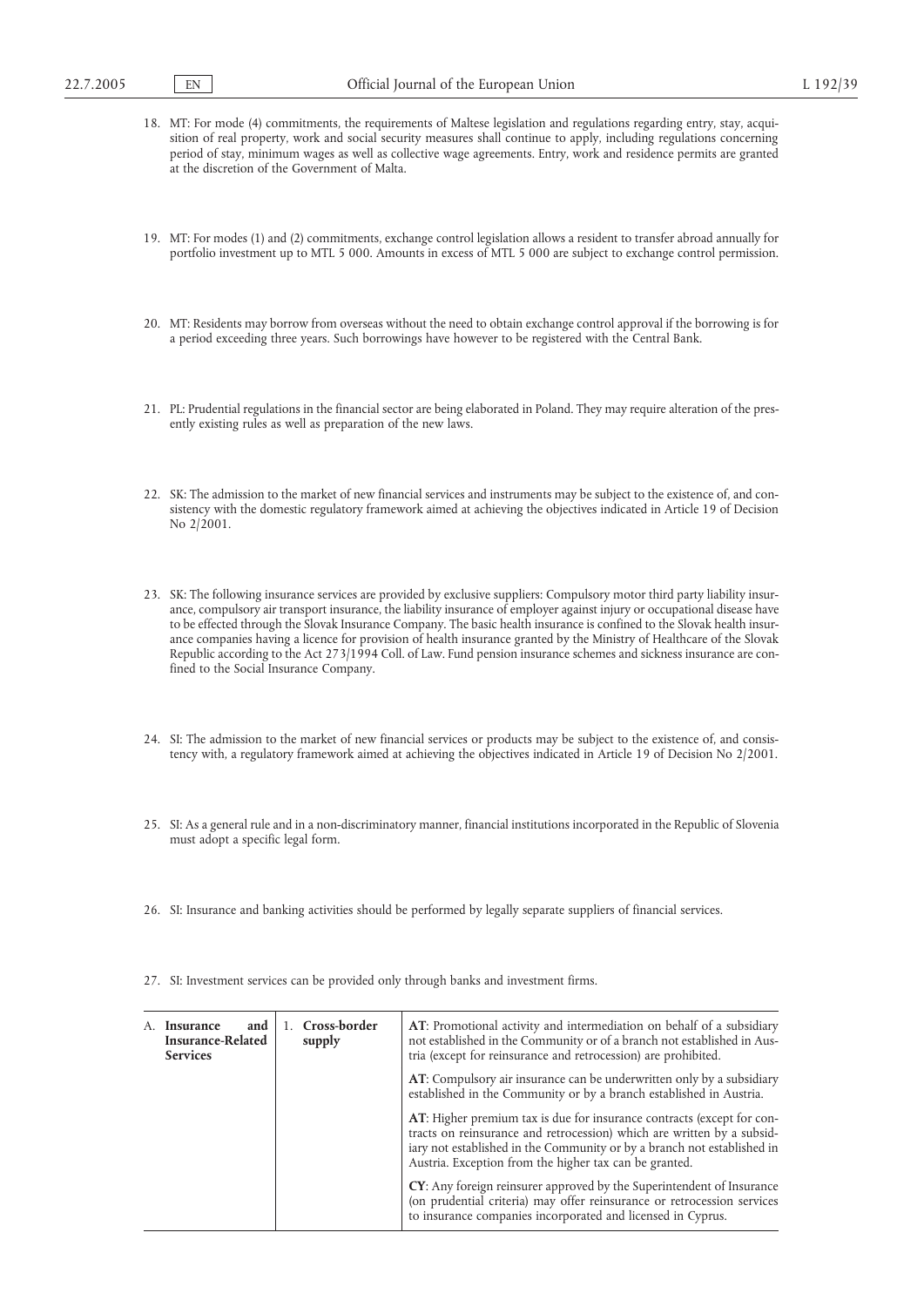**CY**: *Subsectors A.3 and A.4 (insurance intermediation and services auxiliary to insurance)*: Unbound. **CZ**: None other than: Foreign financial services suppliers may establish an insurance company with the seat in the Czech Republic in the form of a joint stock company or may exercise insurance activity through their branches with registered office in the Czech Republic under the conditions established in the Insurance Industry Act. Commercial presence and authorisation is required for the provider of insurance services: — to provide such services including reinsurance, and — to conclude intermediation contract with an intermediary aimed at the conclusion of insurance contract between the provider of insurance services and third party. Authorisation is required for the intermediary in case of its intermediation activity to be exercised for a branch with registered office in the Czech Republic **DK**: Compulsory air transport insurance can be underwritten only by firms established in the Community. **DK**: No persons or companies (including insurance companies) may for business purposes in Denmark assist in effecting direct insurance for persons resident in Denmark, for Danish ships or for property in Denmark, other than insurance companies licensed by Danish law or by Danish competent authorities. **DE**: Compulsory air insurance policies can be underwritten only by a subsidiary established in the Community or by a branch established in Germany). **DE**: If a foreign insurance company has established a branch in Germany, it may conclude insurance contracts in Germany relating to international transport only through the branch established in Germany. **FI**: Only insurers having their head office in the European Economic Area or having their branch in Finland may offer insurance services as referred to in subparagraph 3(a) of the Understanding. **FI**: The supply of insurance broker services is subject to a permanent place of business in the European Economic Area. **FR**: Insurance of risks relating to ground transport may be carried out only by insurance firms established in the Community. **HU**: *Subsector A.1 (direct insurance)*: Only entrepreneurs pursuing international business activity specified in the legal rules on foreign exchange are allowed to purchase services. Only insurance events occurring abroad can be insured.

**IT**: Unbound for the actuarial profession.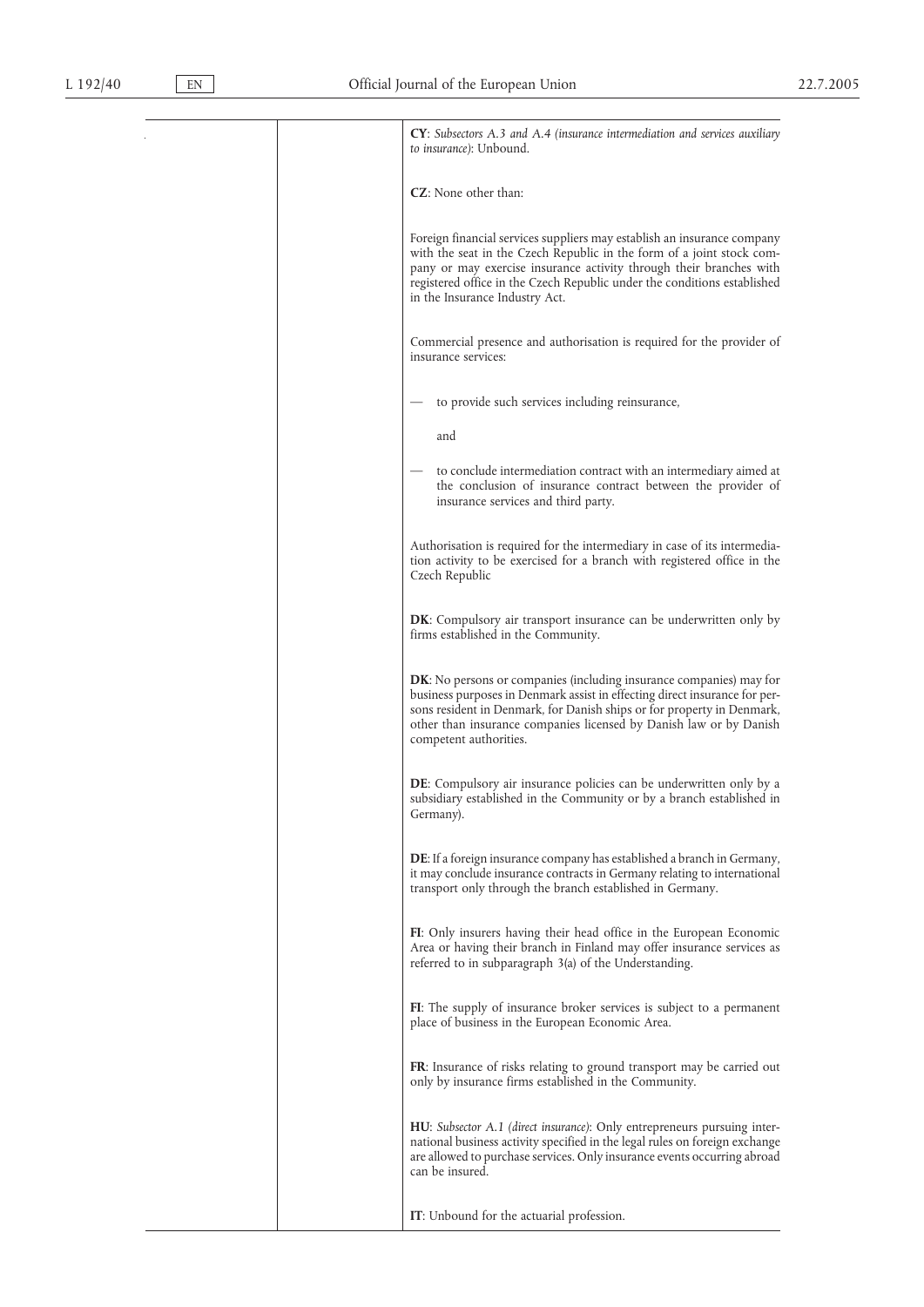|                          | IT: Insurance of risks relating to cif exports by residents in Italy may be<br>underwritten only by insurance firms established in the Community.                                                                                                                                                              |
|--------------------------|----------------------------------------------------------------------------------------------------------------------------------------------------------------------------------------------------------------------------------------------------------------------------------------------------------------|
|                          | IT: Transport insurance of goods, insurance of vehicles as such and<br>liability insurance regarding risks located in Italy may be underwritten<br>only by insurance companies established in the Community. This reser-<br>vation does not apply for international transport involving imports into<br>Italy. |
|                          | LV: Unbound for subparagraph B.3(a) of the Understanding.                                                                                                                                                                                                                                                      |
|                          | <b>MT</b> : Subsectors A.3 and A.4 (insurance intermediation and services auxiliary<br>to insurance): Unbound.                                                                                                                                                                                                 |
|                          | PL: Unbound, except for reinsurance, retrocession and insurance of<br>goods in international trade.                                                                                                                                                                                                            |
|                          | <b>PT</b> : Air and maritime transport insurance, covering goods, aircraft, hull<br>and liability can be underwritten only by firms established in the EC;<br>only persons or companies established in the EC may act as inter-<br>mediaries for such insurance business in Portugal.                          |
|                          | <b>SK:</b> Commercial presence is required for supply of:                                                                                                                                                                                                                                                      |
|                          | the life insurance of persons with permanent residence in the<br>Slovak Republic,                                                                                                                                                                                                                              |
|                          | the insurance of property on the territory of the Slovak Republic,                                                                                                                                                                                                                                             |
|                          | the insurance of liability for loss or damage caused by the activity<br>of natural persons and juridical persons on the territory of the Slo-<br>vak Republic,                                                                                                                                                 |
|                          | air and maritime insurance, covering goods, aircraft, hull and<br>liability.                                                                                                                                                                                                                                   |
|                          | SI: Marine, aviation and transport insurance: Insurance activities provided<br>by mutual insurance institutions are limited to incorporated companies<br>established in the Republic of Slovenia.                                                                                                              |
|                          | <b>SI</b> : Subsectors A.2, A.3 and A.4 (reinsurance and retrocession, insurance inter-<br>mediation and services auxiliary to insurance): Unbound.                                                                                                                                                            |
|                          | <b>SE:</b> The supply of direct insurance is allowed only through an insurance<br>service supplier authorised in Sweden, provided that the foreign service<br>supplier and the Swedish insurance company belong to the same group<br>of companies or have an agreement of cooperation between them.            |
| 2. Consumption<br>abroad | <b>AT</b> : Promotional activity and intermediation on behalf of a subsidiary<br>not established in the Community or of a branch not established in<br>Austria (except for reinsurance and retrocession) are prohibited.                                                                                       |
|                          | AT: Compulsory air insurance can be underwritten only by a subsidiary                                                                                                                                                                                                                                          |

established in the Community or by a branch established in Austria).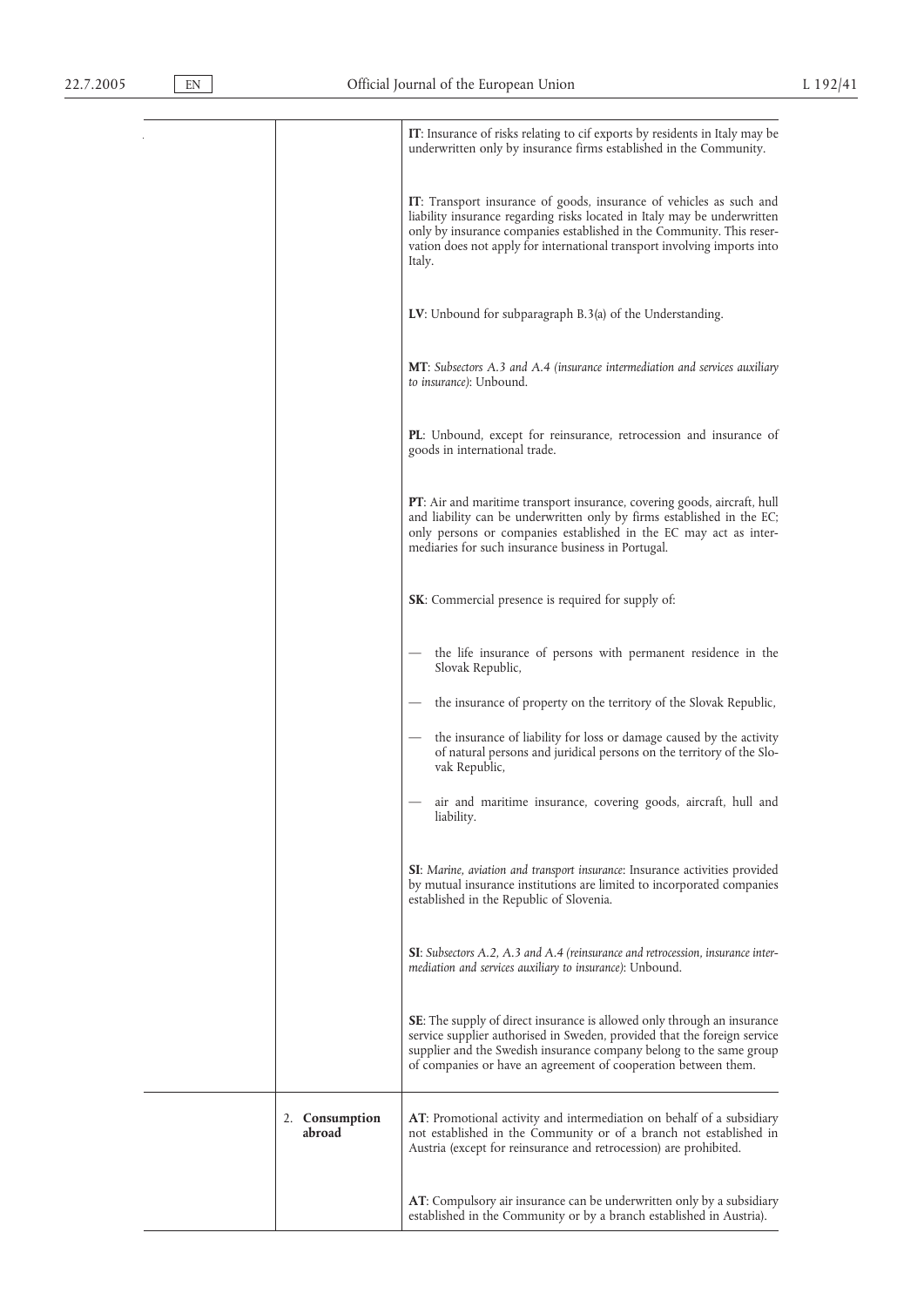**AT**: Higher premium tax is due for insurance contracts (except for contracts on reinsurance and retrocession) which are written by a subsidiary not established in the Community or by a branch not established in Austria. Exception from the higher tax can be granted. **CY**: *Subsectors A.3. and A.4. (insurance intermediation and services auxiliary to insurance)*: Unbound. **CZ**: None other than: Insurance services as defined below may not be purchased abroad. The life insurance of persons with permanent residence in the Czech Republic, the insurance of property on the territory of the Czech Republic, the insurance of liability for loss or damage caused by the activity of natural and legal persons on the territory of the Czech Republic. **DK**: Compulsory air transport insurance can be underwritten only by firms established in the Community. **DK**: No persons or companies (including insurance companies) may for business purposes in Denmark assist in effecting direct insurance for persons resident in Denmark, for Danish ships or for property in Denmark, other than insurance companies licensed by Danish law or by Danish competent authorities. **DE**: Compulsory air insurance policies can be underwritten only by a subsidiary established in the Community or by a branch established in Germany. **DE**: If a foreign insurance company has established a branch in Germany, it may conclude insurance contracts in Germany relating to international transport only through the branch established in Germany. **FR**: Insurance of risks relating to ground transport may be carried out only by insurance firms established in the Community. **HU**: *Subsector A.1. (direct insurance)*: Only entrepreneurs pursuing international business activity specified in the legal rules on foreign exchange are allowed to purchase services. Only insurance events occurring abroad can be insured. **IT**: Insurance of risks relating to cif exports by residents in Italy may be underwritten only by insurance firms established in the Community. **IT**: Transport insurance of goods, insurance of vehicles as such and liability insurance regarding risks located in Italy may be underwritten only by insurance companies established in the Community. This reservation does not apply for international transport involving imports into Italy. **MT**: *Subsectors A.3 and A.4 (insurance intermediation and services auxiliary to insurance)*: Unbound.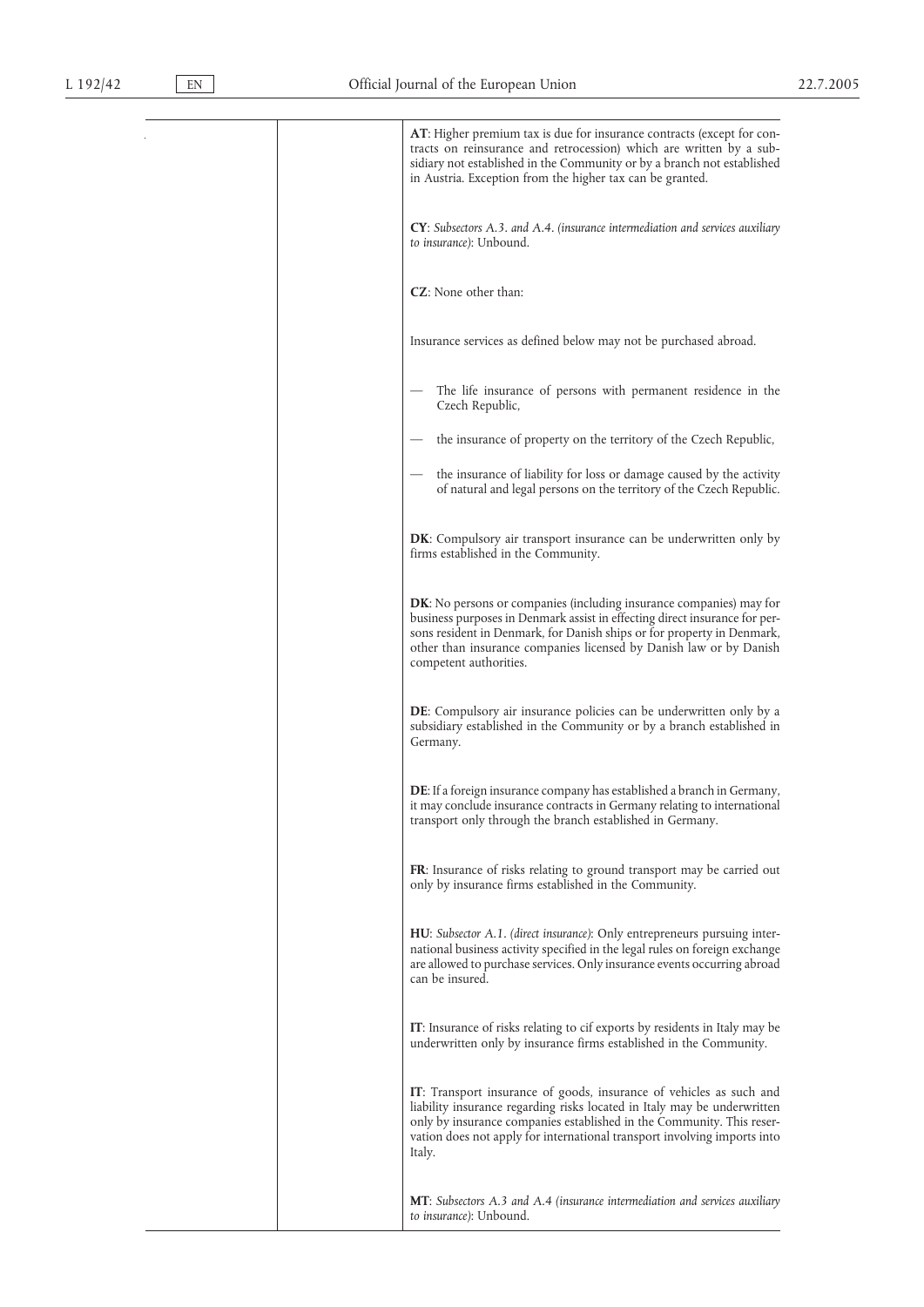|                           | PL: Unbound, except for reinsurance, retrocession and insurance of<br>goods in international trade.                                                                                                                                                                                                              |
|---------------------------|------------------------------------------------------------------------------------------------------------------------------------------------------------------------------------------------------------------------------------------------------------------------------------------------------------------|
|                           | <b>PT</b> : Air and maritime transport insurance, covering goods, aircraft, hull<br>and liability can be underwritten only by firms established in the EC;<br>only persons or companies established in the EC may act as inter-<br>mediaries for such insurance business in Portugal.                            |
|                           | <b>SK</b> : Insurance services covered by mode 1, except insurance of air and<br>maritime transport, covering goods, aircraft, hull and liability above may<br>not be purchased abroad.                                                                                                                          |
|                           | SI: Marine, aviation and transport insurance: Insurance activities provided<br>by mutual insurance institutions are limited to incorporated companies<br>established in the Republic of Slovenia.                                                                                                                |
|                           | <b>SI:</b> Reinsurance companies in the Republic of Slovenia have priority in<br>the collection of insurance premiums. In case that these companies are<br>not able to equalise all risks, these can be reinsured and retroceded<br>abroad. (None upon the adoption of the new law on Insurance Compa-<br>nies). |
| 3. Commercial<br>presence | AT: The licence for branch offices of foreign insurers has to be denied if<br>the insurer, in the home country, does not have a legal form correspond-<br>ing or comparable to a joint stock company or a mutual insurance asso-<br>ciation.                                                                     |
|                           | <b>BE:</b> Any public bid to acquire Belgian securities made by or on behalf of<br>a person, company or institution outside the jurisdiction of one of the<br>Member States of the European Community shall be submitted to the<br>authorisation of the Minister of Finance.                                     |
|                           | CY: Subsector A.1 (direct insurance):                                                                                                                                                                                                                                                                            |
|                           | No insurer can operate in or from within the Republic of Cyprus unless<br>so authorised by the Superintendent of Insurance, in accordance with the<br>Insurance Companies Laws.                                                                                                                                  |
|                           | Foreign insurance companies can operate in the Republic of Cyprus<br>through the establishment of a branch or an agency. The foreign insurer<br>must have been authorised to operate in his country of origin before<br>authorised to establish a branch or agency.                                              |
|                           | Participation of non-residents in insurance companies, incorporated in<br>the Republic of Cyprus, requires the prior approval of the Central Bank.<br>The extent of foreign participation is determined on a case by case basis<br>in accordance with economic needs.                                            |
|                           | <b>CY</b> : Subsector A.2. (reinsurance and retrocession):                                                                                                                                                                                                                                                       |
|                           | No company can operate as a reinsurer within the Republic of Cyprus<br>unless so authorised by the Superintendent of Insurance.                                                                                                                                                                                  |
|                           | Investment by non-residents in reinsurance companies requires the prior<br>approval of the Central Bank. The share of foreign participation in the<br>capital of local reinsurance companies is determined on a case-by-case<br>basis. Currently there is no local reinsurance company.                          |
|                           | $CY$ : Subsectors A.3 and A.4 (insurance intermediation and services auxiliary<br>to insurance): Unbound.                                                                                                                                                                                                        |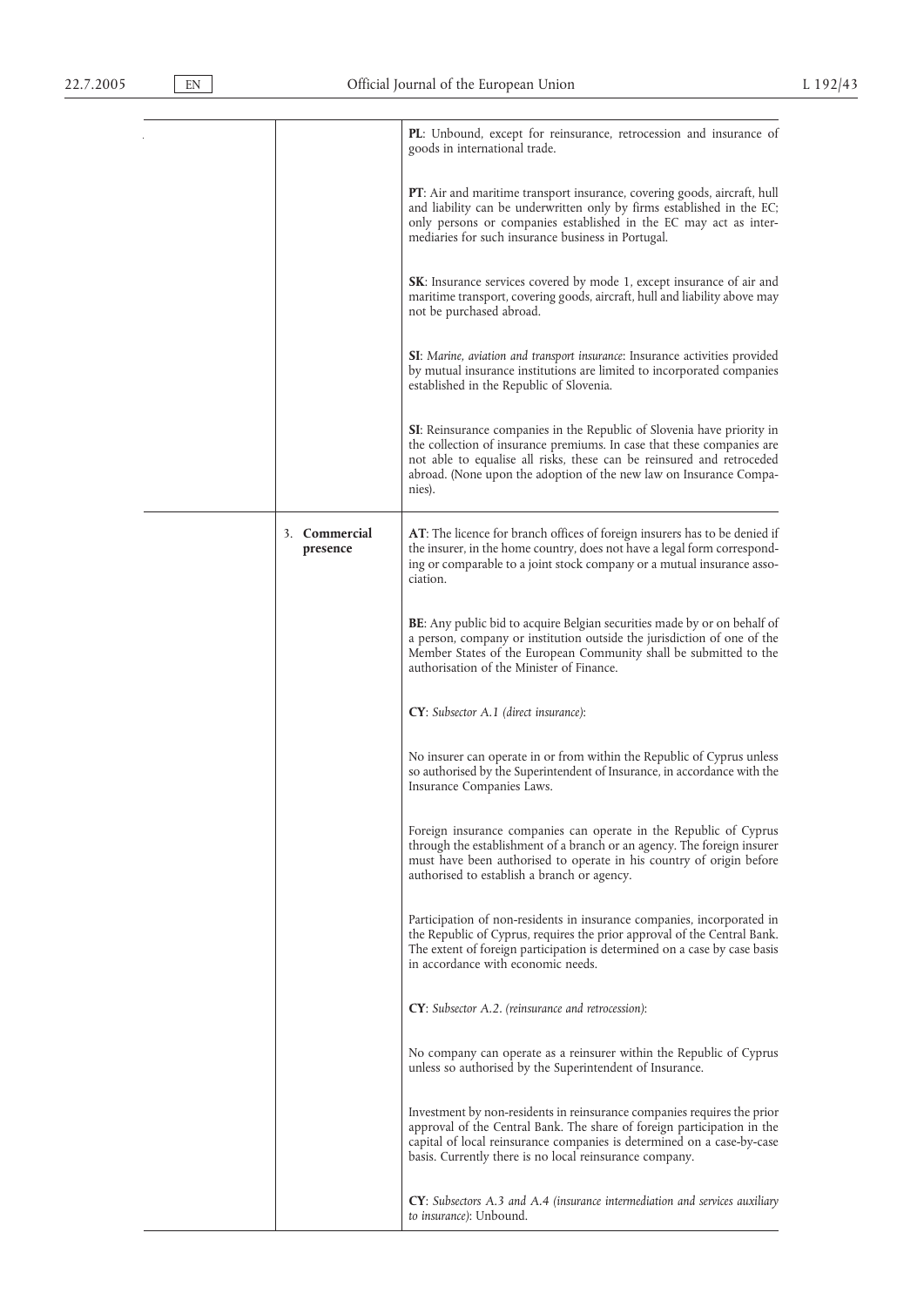#### **CZ**: None other than:

Foreign financial services suppliers may establish an insurance company with the seat in the Czech Republic in the form of a joint stock company or may exercise insurance activity through their branches with registered office in the Czech Republic under the conditions established in the Insurance Industry Act.

Commercial presence and authorisation is required for the provider of

to provide such services including reinsurance,

to conclude intermediation contract with an intermediary aimed at the conclusion of insurance contract between the provider of insurance services and third party.

Authorisation is required for the intermediary in case of its intermediation activity to be exercised for a branch with registered office in the Czech Republic.

**ES**: Before establishing a branch or agency in Spain to provide certain classes of insurance, a foreign insurer must have been authorised to operate in the same classes of insurance in its country of origin for at least five years.

**ES, EL**: The right of establishment does not cover the creation of representative offices or other permanent presence of insurance companies, except where such offices are established as agencies, branches or head offices.

**EE**: *Subsector A.1. (direct insurance)*: None, except the management body of an insurance joint-stock company with foreign capital participation may include citizens of foreign countries in proportion to the foreign participation, but not more than half of the members of the management group; the head of the management of a subsidiary or an independent company must permanently reside in Estonia.

**FI**: The managing director, at least one auditor and at least one half of the promoters and members of the board of directors and the supervisory board of an insurance company shall have their place of residence in the European Economic Area, unless the Ministry of Social Affairs and Health has granted an exemption.

**FI**: Foreign insurers cannot get a licence in Finland as a branch to carry on statutory social insurances (statutory pension insurance, statutory accident insurance).

**FI**: The general agent of the foreign insurance company shall have his place of residence in Finland, unless the company has its head office in the European Economic Area.

**FR**: The establishment of branches is subject to a special authorisation for the representative of the branch.

**HU**: It is intended to bind direct branching once it is bound in the GATS, and under the conditions set therein.

insurance services: and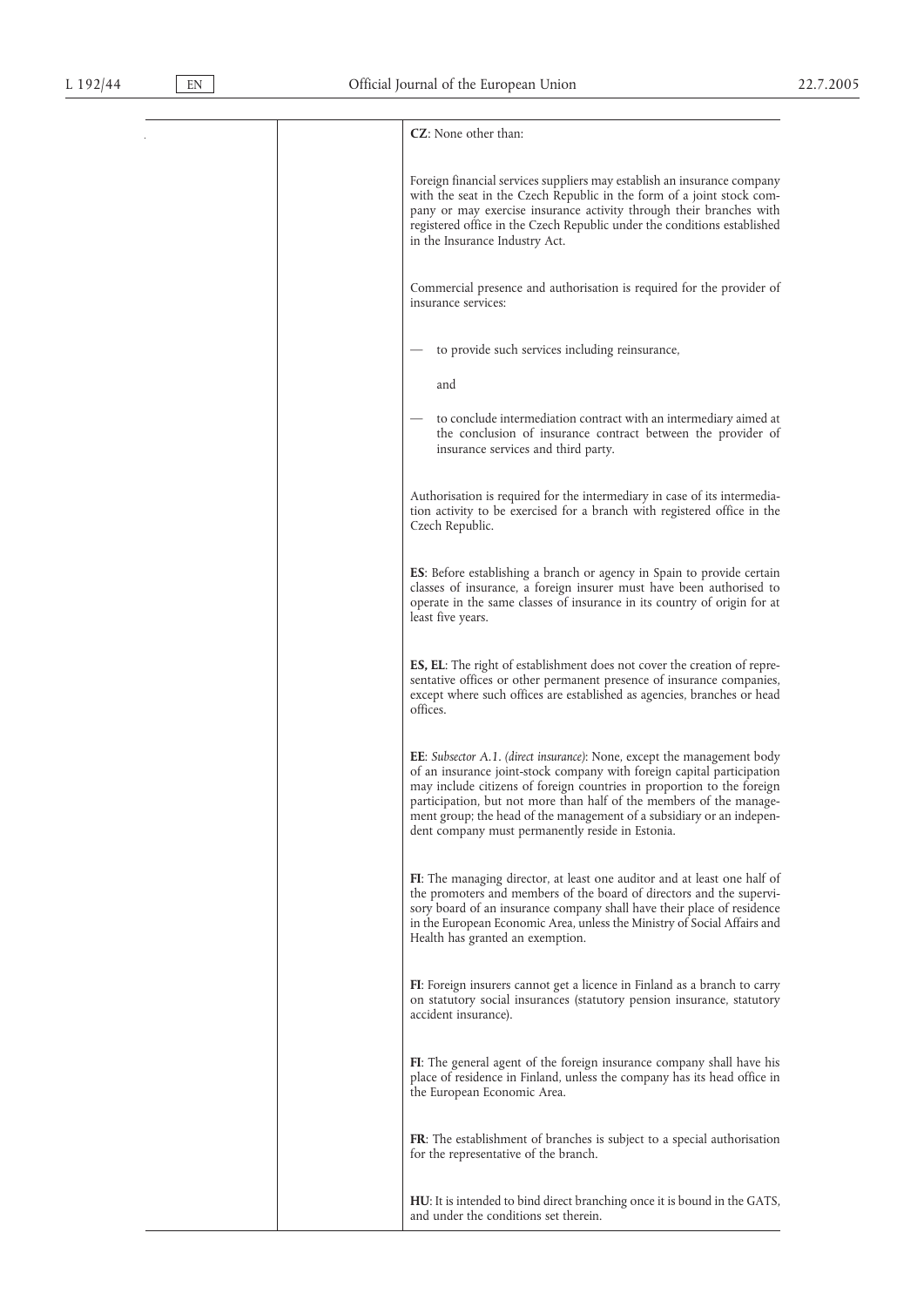**HU**: The board of a financial institution should include at least two members, who are Hungarian citizens, residents in the meaning of the relevant foreign exchange regulations and have permanent residency in Hungary for at least one year. **IE**: The right of establishment does not cover the creation of representative offices. **IT**: Access to actuarial profession through natural persons only. Professional associations (no incorporation) among natural persons permitted. **IT**: The authorisation of the establishment of branches is ultimately subject to the evaluation of supervisory authorities. **LV**: *Subsectors A.1 and A.2 (direct insurance, and reinsurance and retrocession)*: As a general rule and in non-discriminatory manner, foreign insurance institutions must adopt a specific legal form. **LV**: *Subsector A.3 (insurance intermediation)*: Intermediary can be only natural person (no nationality requirement) and can provide service on behalf of insurance company having the authorisation from Insurance Supervisory Authority in Latvia. **LT**: Insurance companies are not allowed to provide both life and non-life insurance. Separate incorporation is required for those two types (a) and (b). **MT**: May be made subject to economic needs test. **PL**: *Subsectors A.1 to A.3 (direct insurance, reinsurance and retrocession, and insurance intermediation)*: Establishment only in a form of joint stock company or a branch after obtaining a licence. No more than 5 % of insurance funds can be invested abroad. A person executing activities of the insurance intermediation must possess a licence. Local incorporation required for insurance intermediaries. **PL**: *Subsector A.4 (services auxiliary to insurance)*: Unbound. **PT**: Foreign companies may carry out insurance intermediation in Portugal only through a company formed in accordance with the law of a Community Member State. **PT**: In order to establish a branch in Portugal, foreign companies need to demonstrate prior operational experience of at least five years. **SK**: The majority of the management board of an insurance company has to be domiciled in the Slovak Republic. License is required for provision of insurance services. Foreign national may establish an insurance company with the seat in the Slovak Republic in the form of a joint stock company or may conduct insurance business through their subsidiaries with registered office in the Slovak Republic under the general conditions established in the Law on Insurance. Insurance business means insurance activity including brokerage and reinsurance activity. Intermediation activity aimed at the conclusion of an insurance contract between third party and the insurance company may be provided by natural or juridical persons who are domiciled in the Slovak Republic for the benefit of the insurance company having the license of the Insurance Supervisory Authority.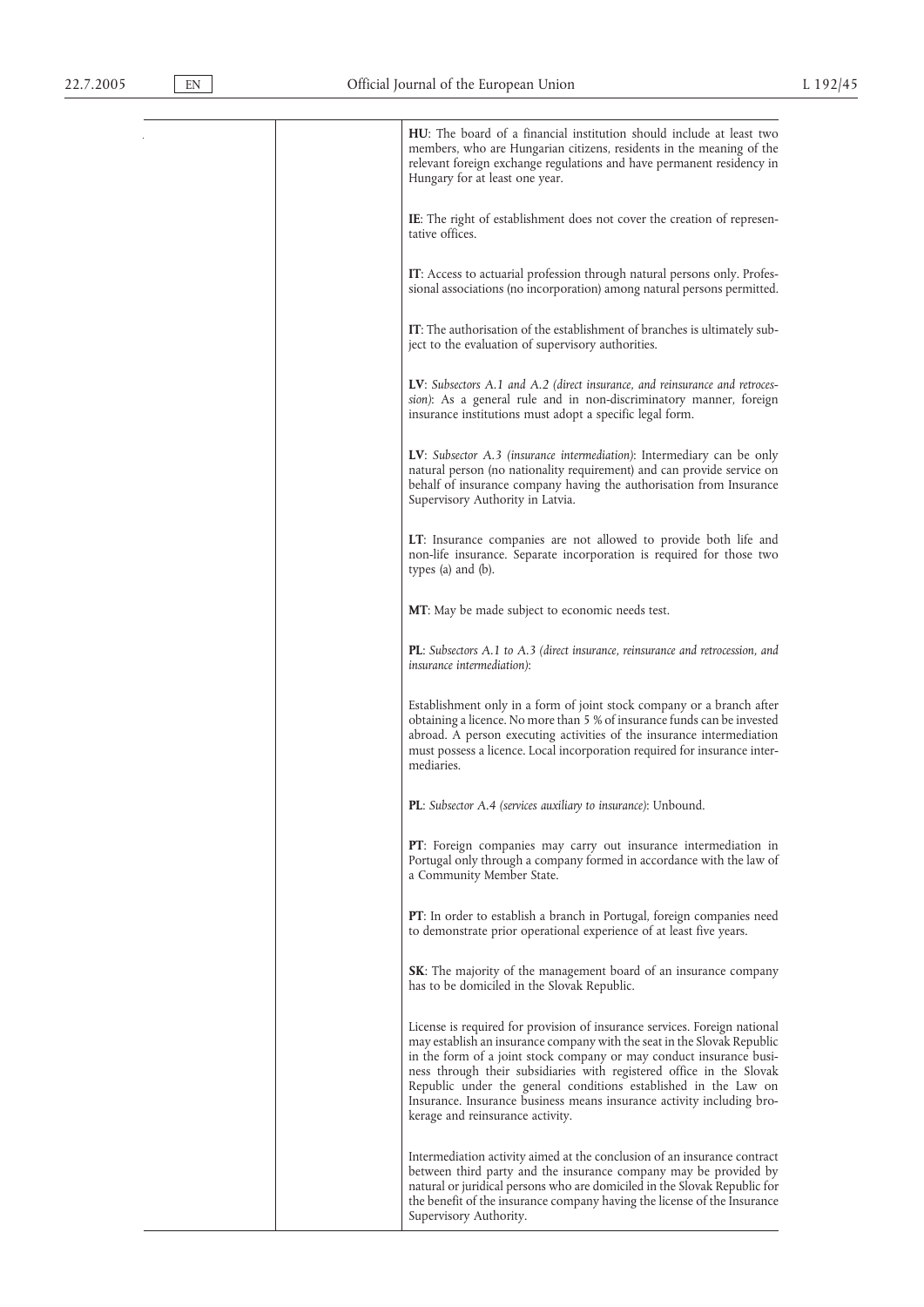$\mathcal{L}$ 

| Intermediation contract aimed at conclusion of an insurance contract by<br>third party with the insurance company may be concluded by domestic<br>or foreign insurance company only after a license had been granted by<br>the Insurance Supervisory Authority.                                             |
|-------------------------------------------------------------------------------------------------------------------------------------------------------------------------------------------------------------------------------------------------------------------------------------------------------------|
| The financial resources of specific insurance funds of licensed insurance<br>operators derived from insuring or reinsuring policy holders with resi-<br>dence or registered office in the Slovak Republic must be deposited in a<br>resident bank in the Slovak Republic and may not be transferred abroad. |
| <b>SI</b> : Subsector A.1 (direct insurance):                                                                                                                                                                                                                                                               |
| Establishment is subject to a licence issued by the Ministry of Finance.<br>Foreign persons can establish an insurance company only as a joint<br>venture with domestic person, where participation of foreign persons is<br>limited up to 99 %.                                                            |
| The limitation on the maximum foreign ownership shall be abolished<br>with the adoption of the new Law on Insurance Companies.                                                                                                                                                                              |
| A foreign person may acquire or increase shares in a domestic insurance<br>company subject to a prior approval of the Ministry of Finance.                                                                                                                                                                  |
| Ministry of Finance, when issuing a licence or approval of acquiring<br>shares in a domestic insurance company, takes into account the follow-<br>ing criteria:                                                                                                                                             |
| the dispersal of ownership of shares and the existence of sharehold-<br>ers from different countries                                                                                                                                                                                                        |
| the supply of new insurance products and the transfer of related<br>know how, if the foreign investor is an insurance company.                                                                                                                                                                              |
| Unbound for foreign participation in insurance company under privati-<br>sation.                                                                                                                                                                                                                            |
| Membership of the mutual insurance institution is limited to companies<br>established in the Republic of Slovenia and domestic natural persons.                                                                                                                                                             |
| <b>SI</b> : Subsector A.2 (reinsurance and retrocession):                                                                                                                                                                                                                                                   |
| Foreign participation in reinsurance company is limited up to a control-<br>ling share of the capital. (None, except for branches, upon the adoption<br>of the new law on Insurance Companies).                                                                                                             |
| <b>SI</b> : Subsectors A.3 and A.4 (insurance intermediation and services auxiliary<br>to insurance):                                                                                                                                                                                                       |
| For providing consultancy and claim settlement services, incorporation<br>is required as a legal entity by consent of the Bureau of Insurance.                                                                                                                                                              |
| For actuaries and risks assessment activities, provision of services<br>through professional establishment only.                                                                                                                                                                                            |
| Operation is limited to direct insurance and reinsurance.                                                                                                                                                                                                                                                   |
| For sole proprietors, a residence in the Republic of Slovenia is required.                                                                                                                                                                                                                                  |
| <b>SE:</b> Insurance broking undertakings not incorporated in Sweden may<br>establish a commercial presence only through a branch.                                                                                                                                                                          |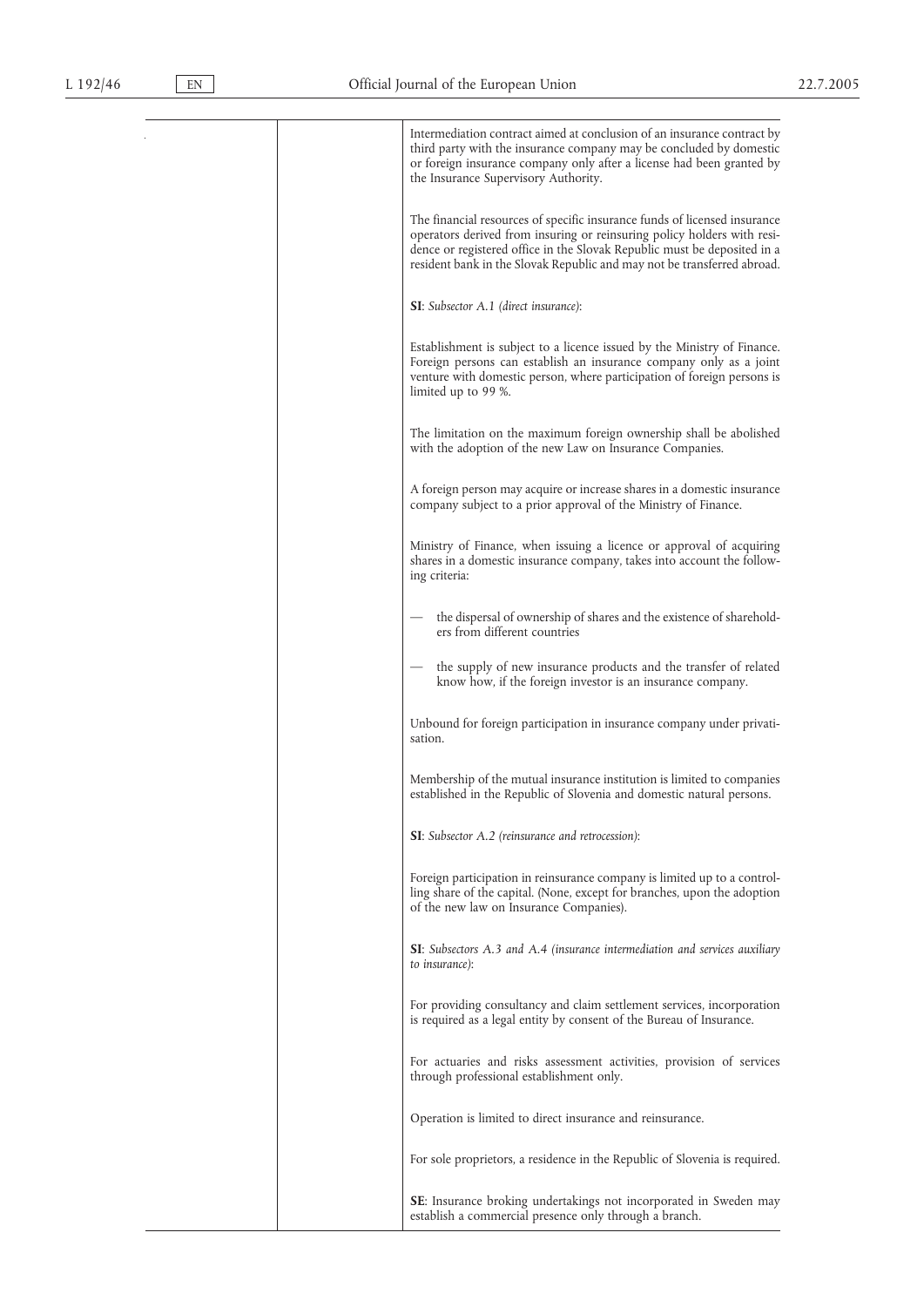|                                                                 |                                      | SE: Non-life insurance undertakings not incorporated in Sweden con-<br>ducting business in Sweden are – instead of being taxed according to the<br>net result – subject to taxation based on the premium income from<br>direct insurance operations.                                                                                                                                                                                          |
|-----------------------------------------------------------------|--------------------------------------|-----------------------------------------------------------------------------------------------------------------------------------------------------------------------------------------------------------------------------------------------------------------------------------------------------------------------------------------------------------------------------------------------------------------------------------------------|
|                                                                 |                                      | <b>SE:</b> A founder of an insurance company shall be a natural person resi-<br>dent in the European Economic Area or a legal entity incorporated in the<br>European Economic Area.                                                                                                                                                                                                                                                           |
|                                                                 | 4. Presence<br>of<br>natural persons | CY: Unbound.                                                                                                                                                                                                                                                                                                                                                                                                                                  |
|                                                                 |                                      | PL:                                                                                                                                                                                                                                                                                                                                                                                                                                           |
|                                                                 |                                      | Subsectors A.1 to A.3 (direct insurance, reinsurance and retrocession, and<br>insurance intermediation): Unbound except as indicated in the horizontal<br>section, and subject to the following limitation: Residency requirement<br>for insurance intermediaries.                                                                                                                                                                            |
|                                                                 |                                      | Subsector A.4 (services auxiliary to insurance): Unbound.                                                                                                                                                                                                                                                                                                                                                                                     |
|                                                                 |                                      | AT, BE, CZ, DE, DK, ES, EE, FR, FI, EL, HU, IT, IE, LU, LT, LV, MT,<br>NL, PT, SE, SI, SK, UK:                                                                                                                                                                                                                                                                                                                                                |
|                                                                 |                                      | Unbound except as indicated in the respective horizontal sections and<br>subject to the following specific limitations:                                                                                                                                                                                                                                                                                                                       |
|                                                                 |                                      | AT: The management of a branch office must consist of two natural per-<br>sons resident in Austria.                                                                                                                                                                                                                                                                                                                                           |
|                                                                 |                                      | <b>DK</b> : The general agent of an insurance branch will need to have resided<br>in Denmark for the last two years unless being a national of one of the<br>Member States of the Community. The Minister of Business and Indus-<br>try may grant exemption.                                                                                                                                                                                  |
|                                                                 |                                      | DK: Residency requirement for managers and the members of the board<br>of directors of a company. However, the Minister of Business and<br>Industry may grant exemption from this requirement. Exemption is<br>granted on a non-discriminatory basis.                                                                                                                                                                                         |
|                                                                 |                                      | ES, IT: Residence requirement for actuarial profession.                                                                                                                                                                                                                                                                                                                                                                                       |
|                                                                 |                                      | <b>EL</b> : A majority of the members of the board of directors of a company<br>established in Greece shall be nationals of one of the Member States of<br>the Community.                                                                                                                                                                                                                                                                     |
|                                                                 |                                      | SI: For actuarial and risk assessment, residence is required in addition to<br>a qualifying examination, membership in the Actuarial Association of<br>the Republic of Slovenia and proficiency in the Slovene language.                                                                                                                                                                                                                      |
| B. Banking and other<br>financial services<br>(excluding insur- | 1. Cross-border<br>supply            | <b>BE:</b> Establishment in Belgium is required for the provision of investment<br>advisory services.                                                                                                                                                                                                                                                                                                                                         |
| ance)                                                           |                                      | CY: Unbound.                                                                                                                                                                                                                                                                                                                                                                                                                                  |
|                                                                 |                                      | <b>CZ</b> : Non-central bank currency issue services, trading of derivative products, of<br>transferable securities and of other negotiable instruments and financial assets,<br>participation in issues of all kinds of securities, money broking, asset manage-<br>ment, settlement and clearing services for financial assets, advisory, intermedia-<br>tion and other auxiliary financial services relating to these activities: Unbound. |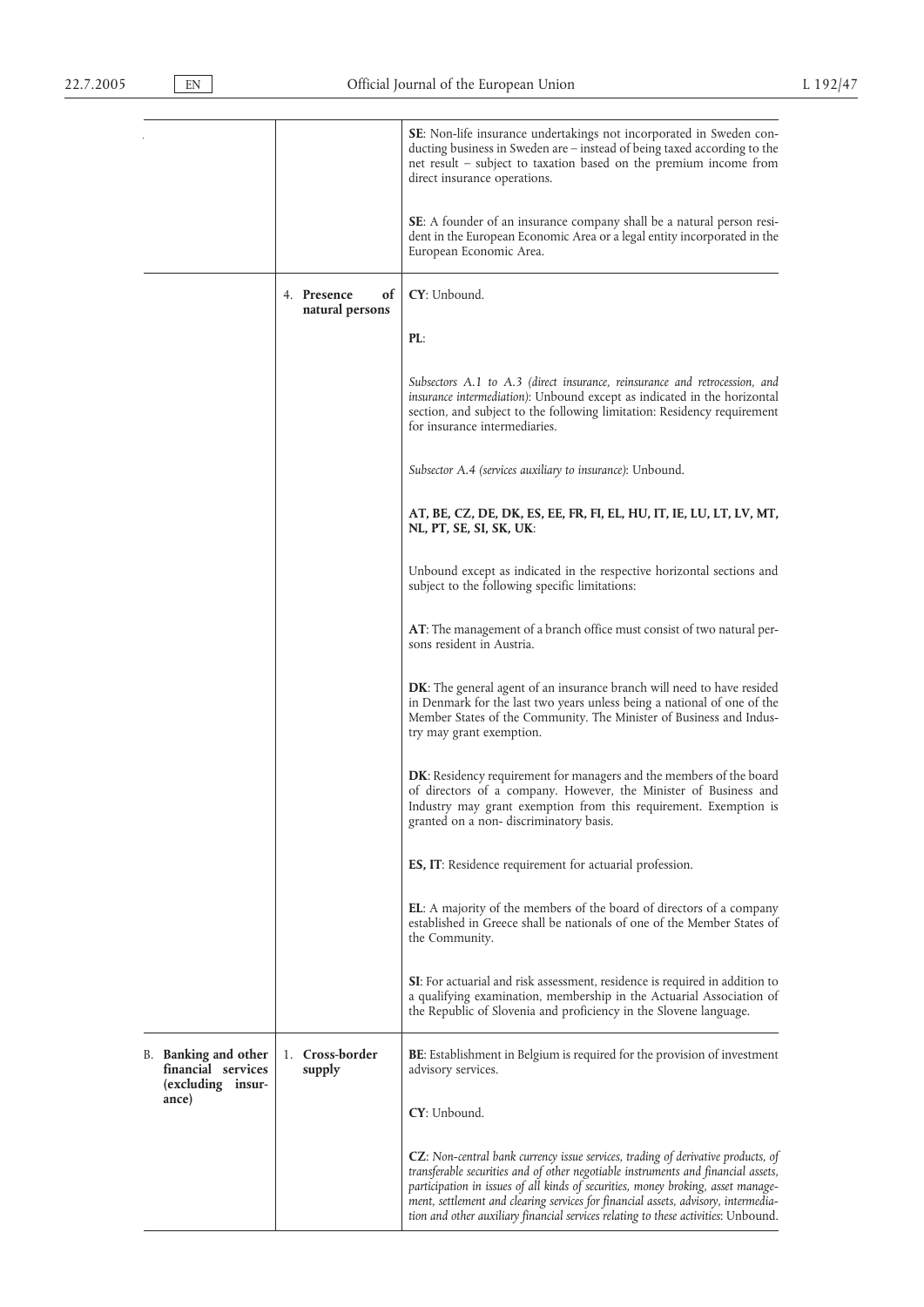| <b>CZ</b> : None other than:                                                                                                                                                                                                                                                                                                                                                                                                                                                                                                                                                                      |
|---------------------------------------------------------------------------------------------------------------------------------------------------------------------------------------------------------------------------------------------------------------------------------------------------------------------------------------------------------------------------------------------------------------------------------------------------------------------------------------------------------------------------------------------------------------------------------------------------|
| Only Czech established banks and branches of foreign banks having a<br>corresponding licence may:                                                                                                                                                                                                                                                                                                                                                                                                                                                                                                 |
| provide deposit services,                                                                                                                                                                                                                                                                                                                                                                                                                                                                                                                                                                         |
| trade in foreign exchange assets,                                                                                                                                                                                                                                                                                                                                                                                                                                                                                                                                                                 |
| effect non-cash cross-border payments.                                                                                                                                                                                                                                                                                                                                                                                                                                                                                                                                                            |
| Foreign exchange permit issued by the Czech National Bank or Ministry<br>of Finance is required in case of Czech non-bank residents for:                                                                                                                                                                                                                                                                                                                                                                                                                                                          |
| opening and funding of an account abroad by Czech residents;<br>(a)                                                                                                                                                                                                                                                                                                                                                                                                                                                                                                                               |
| (b)<br>capital payments abroad (except FDI);                                                                                                                                                                                                                                                                                                                                                                                                                                                                                                                                                      |
| granting financial credits and guarantees;<br>(c)                                                                                                                                                                                                                                                                                                                                                                                                                                                                                                                                                 |
| operations in financial derivates;<br>(d)                                                                                                                                                                                                                                                                                                                                                                                                                                                                                                                                                         |
| purchase of foreign securities except for the cases as described by<br>(e)<br>the Foreign Exchange Act;                                                                                                                                                                                                                                                                                                                                                                                                                                                                                           |
| (f)<br>issue of foreign securities for public and non-public trade in the<br>Czech Republic or their introduction on the domestic market.                                                                                                                                                                                                                                                                                                                                                                                                                                                         |
| <b>EE</b> : Subsector B.1 (acceptance of deposits): Requirement of authorisation by<br>Eesti Pank and registration under Estonian Law as a joint-stock com-<br>pany, a subsidiary or a branch.                                                                                                                                                                                                                                                                                                                                                                                                    |
| EE, LT: The establishment of a specialised management company is<br>required to perform the activities of management of unit trusts and<br>investment companies, and only firms having their registered office in<br>the Community can act as depositories of the assets of investment funds.                                                                                                                                                                                                                                                                                                     |
| HU: Unbound.                                                                                                                                                                                                                                                                                                                                                                                                                                                                                                                                                                                      |
| <b>IE:</b> The provision of investment services or investment advice requires<br>either 1. authorisation in Ireland, which normally requires that the entity<br>be incorporated or be a partnership or a sole trader, in each case with a<br>head/registered office in Ireland (authorisation may not be required in<br>certain cases, e.g. where a third country service provider has no com-<br>mercial presence in Ireland and the service is not provided to private<br>individuals), or 2. authorisation in another Member State in accordance<br>with the EC Investment Services Directive. |
| IT: Unbound for "promotori di servizi finanziari" (financial salesmen).                                                                                                                                                                                                                                                                                                                                                                                                                                                                                                                           |
| LT: Pension fund management: Commercial presence is required.                                                                                                                                                                                                                                                                                                                                                                                                                                                                                                                                     |
| MT:                                                                                                                                                                                                                                                                                                                                                                                                                                                                                                                                                                                               |
| Subsectors B.1 and B.2 (acceptance of deposits and lending of all types): None.                                                                                                                                                                                                                                                                                                                                                                                                                                                                                                                   |
| Subsector B.11 (provision and transfer of financial information): Unbound,                                                                                                                                                                                                                                                                                                                                                                                                                                                                                                                        |
| except for the provision of financial information by international pro-<br>viders.                                                                                                                                                                                                                                                                                                                                                                                                                                                                                                                |
| Subsector B.12 (advisory and other auxiliary financial services): Unbound.                                                                                                                                                                                                                                                                                                                                                                                                                                                                                                                        |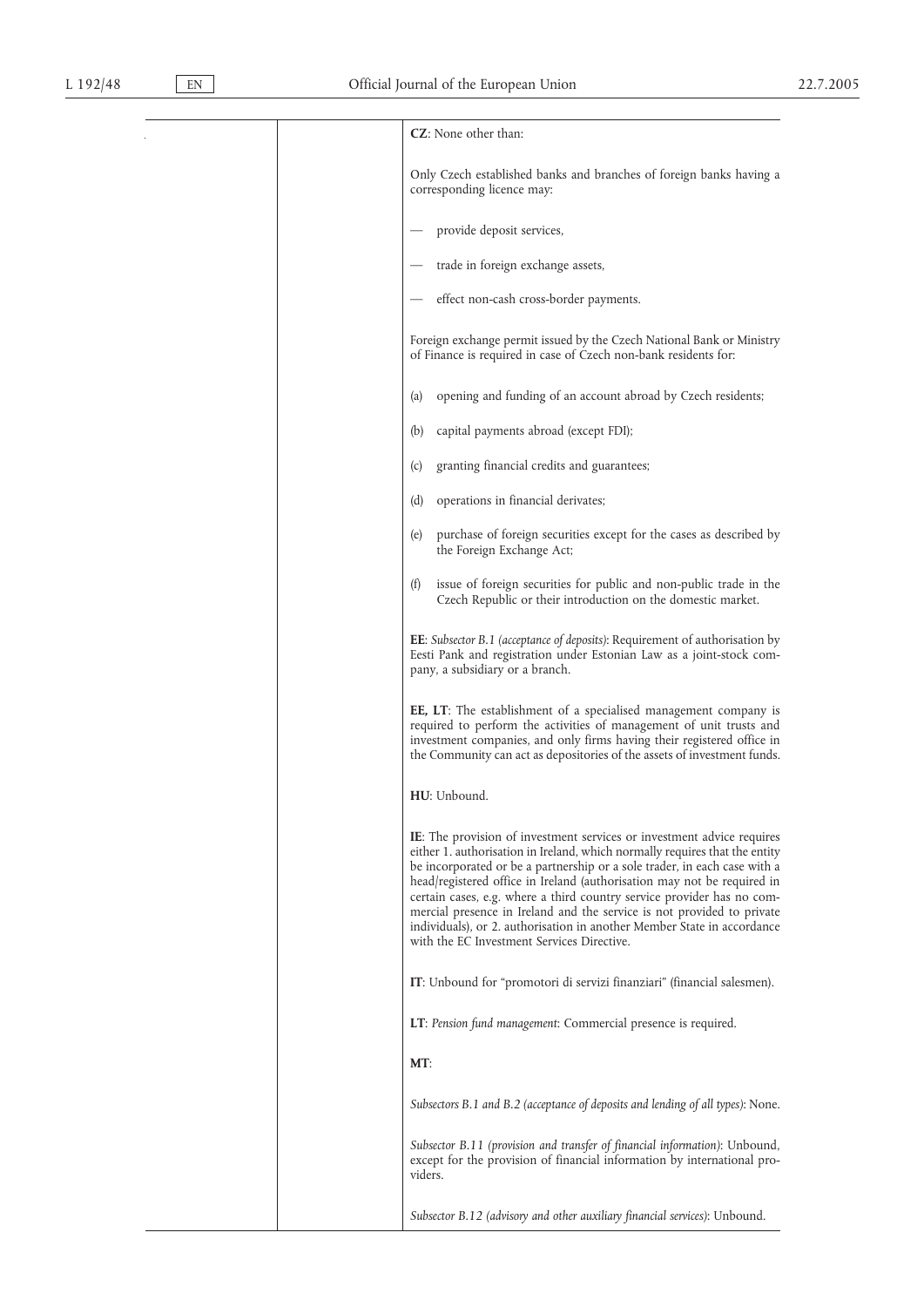## **PL**:

*Subsector B.11 (provision and transfer of financial information)*: Requirement to use the public telecommunication network, or the network of other authorised operator, in the case of cross-border provision of these services.

*Subsector B.12 (advisory and other auxiliary financial services)*: Unbound.

**SK**: *Trading of derivative products, of transferable securities and of other negotiable instruments and financial assets, participation in issues of all kinds of securities, money broking, asset management, and settlement and clearing services for financial assets*: Unbound.

**SK**:

- (i) Deposit services are confined to the domestic banks and branches of foreign banks in the Slovak Republic.
- (ii) Only authorised domestic banks, branches of foreign banks in the Slovak Republic and persons possessing a foreign exchange license may trade in foreign exchange assets. Only stock exchange members can trade on the Bratislava Stock Exchange. Residents can trade on the RM-System Slovakia without any limitation and nonresidents only through security dealers.
- (iii) Non-cash cross-border payments may be effected only by authorised domestic banks and branches of foreign banks in the Slovak Republic.
- (iv) Foreign exchange licence issued by the National Bank of Slovakia is required for:
	- (a) opening an account abroad by a Slovak non-bank resident, except for the natural persons during their stay abroad;
	- (b) capital payments abroad;
	- (c) obtaining financial credit from a foreign exchange nonresident; except credits from abroad accepted by residents with a repayment period of more than 3 years and loans granted between natural persons for non-business activities.
- (v) Export and import of the Slovak currency and foreign exchange in cash exceeding value of SKK 150 000 and bullion, is subject to reporting requirement.
- (vi) Foreign exchange permission or licence granted by foreign exchange authorities is required for a deposit of financial assets by resident abroad.
- (vii) Only foreign exchange entities established in the Slovak Republic can grant and obtain guarantees and liabilities according to determined limit and provisions of the National Bank of Slovakia.
- **SI**:

*Participation in issues of Treasury bonds, pension fund management and related advisory and other auxiliary financial services*: Unbound.

*Subsectors B.11 and B.12 (provision and transfer of financial information, and advisory and other auxiliary financial services, except those related to participation in issues of Treasury bonds and to pension fund management)*: None.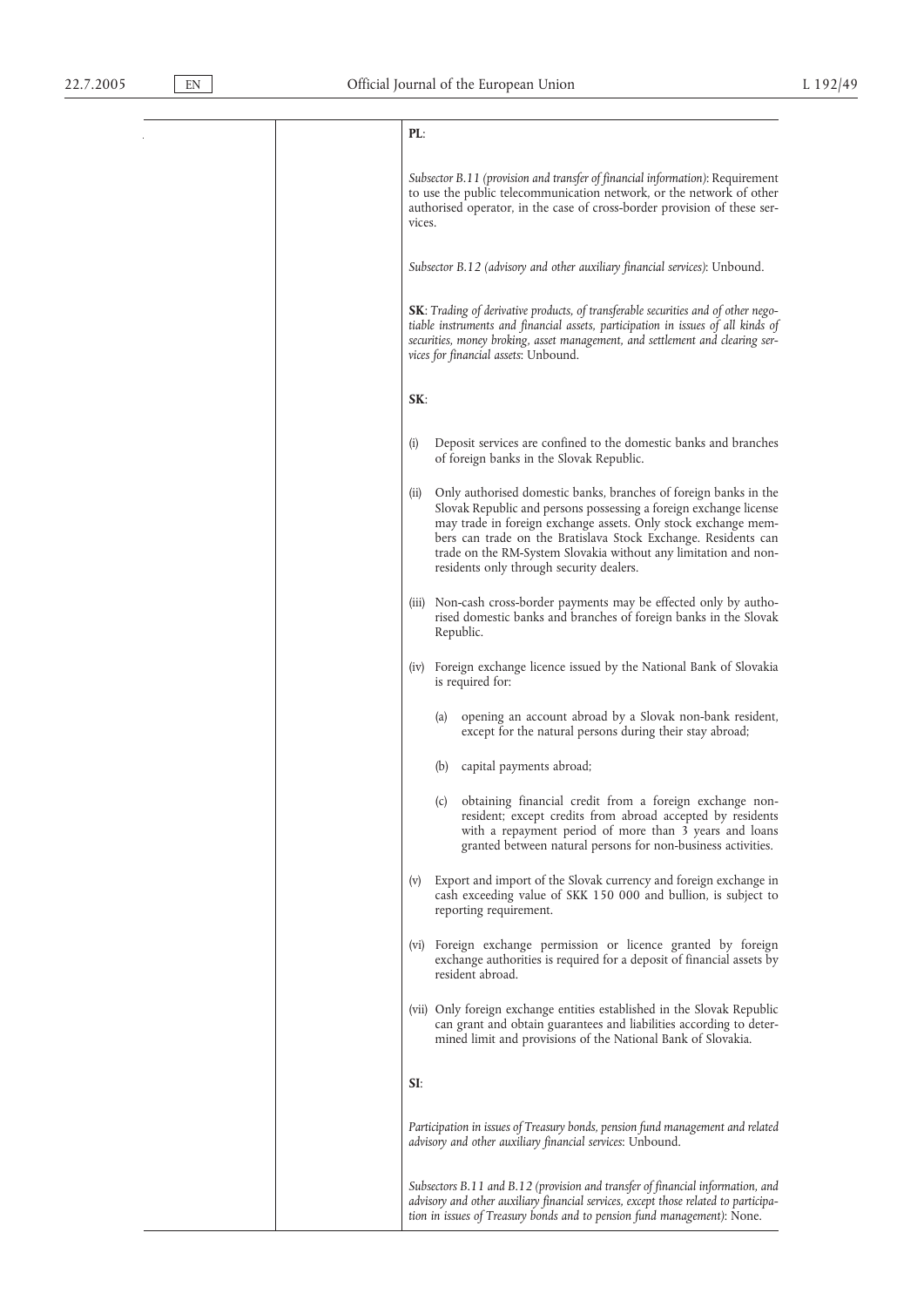|                          | All other subsectors:                                                                                                                                                                                                                                                                                         |
|--------------------------|---------------------------------------------------------------------------------------------------------------------------------------------------------------------------------------------------------------------------------------------------------------------------------------------------------------|
|                          | Unbound except accepting credits (borrowing of all types), and accept-<br>ing guarantees and commitments from foreign credit institutions by<br>domestic legal entities and sole proprietors. (Remark: consumer credits<br>shall be free upon the adoption of the new Foreign Exchange Law).                  |
|                          | All abovementioned credit arrangements must be registered with the<br>Bank of Slovenia. (Remark: this provision shall be abolished upon the<br>adoption of the new Law on Banking.)                                                                                                                           |
|                          | Foreign persons can only offer foreign securities through domestic banks<br>and stock broking company. Members of the Slovenian Stock Exchange<br>must be incorporated in the Republic of Slovenia.                                                                                                           |
| 2. Consumption<br>abroad | <b>CY</b> : Unbound, except for subsector B.6(e) (trading of transferable secu-<br>rities): None.                                                                                                                                                                                                             |
|                          | CZ: Non-central bank currency issue services, trading of derivative products and<br>of bullion, money broking, asset management, settlement and clearing services<br>for derivative products, and advisory, intermediation and other auxiliary finan-<br>cial services relating to these activities: Unbound. |
|                          | <b>CZ</b> : None other than:                                                                                                                                                                                                                                                                                  |
|                          | Only Czech established banks and branches of foreign banks having a<br>corresponding licence may:                                                                                                                                                                                                             |
|                          | provide deposit services,                                                                                                                                                                                                                                                                                     |
|                          | trade in foreign exchange assets,                                                                                                                                                                                                                                                                             |
|                          | effect non-cash cross-border payments.                                                                                                                                                                                                                                                                        |
|                          | Foreign exchange permit issued by the Czech National Bank or Ministry<br>of Finance is required in case of Czech non-bank residents for:                                                                                                                                                                      |
|                          | opening and funding of an account abroad by Czech residents;<br>(a)                                                                                                                                                                                                                                           |
|                          | (b)<br>capital payments abroad (except FDI);                                                                                                                                                                                                                                                                  |
|                          | granting financial credits and guarantees;<br>(c)                                                                                                                                                                                                                                                             |
|                          | (d)<br>operations in financial derivates;                                                                                                                                                                                                                                                                     |
|                          | purchase of foreign securities except for the cases as described by<br>(e)<br>the Foreign Exchange Act;                                                                                                                                                                                                       |
|                          | (f)<br>issue of foreign securities for public and non-public trade in the<br>Czech Republic or their introduction on the domestic market.                                                                                                                                                                     |
|                          | <b>DE</b> : Issues of securities denominated in Deutschmarks can be lead<br>managed only by a credit institution, subsidiary or branch, established<br>in Germany.                                                                                                                                            |
|                          | FI: Payments from governmental entities (expenses) shall be transmitted<br>through the Finnish Postal Giro System, which is maintained by the<br>Postipankki Ltd. Exemption from this requirement may be granted on<br>special reason by the Ministry of Finance.                                             |
|                          | <b>EL</b> : Establishment is required for the provision of custodial and deposi-<br>tory services involving the administration of interest and principal pay-<br>ments due on securities issued in Greece.                                                                                                    |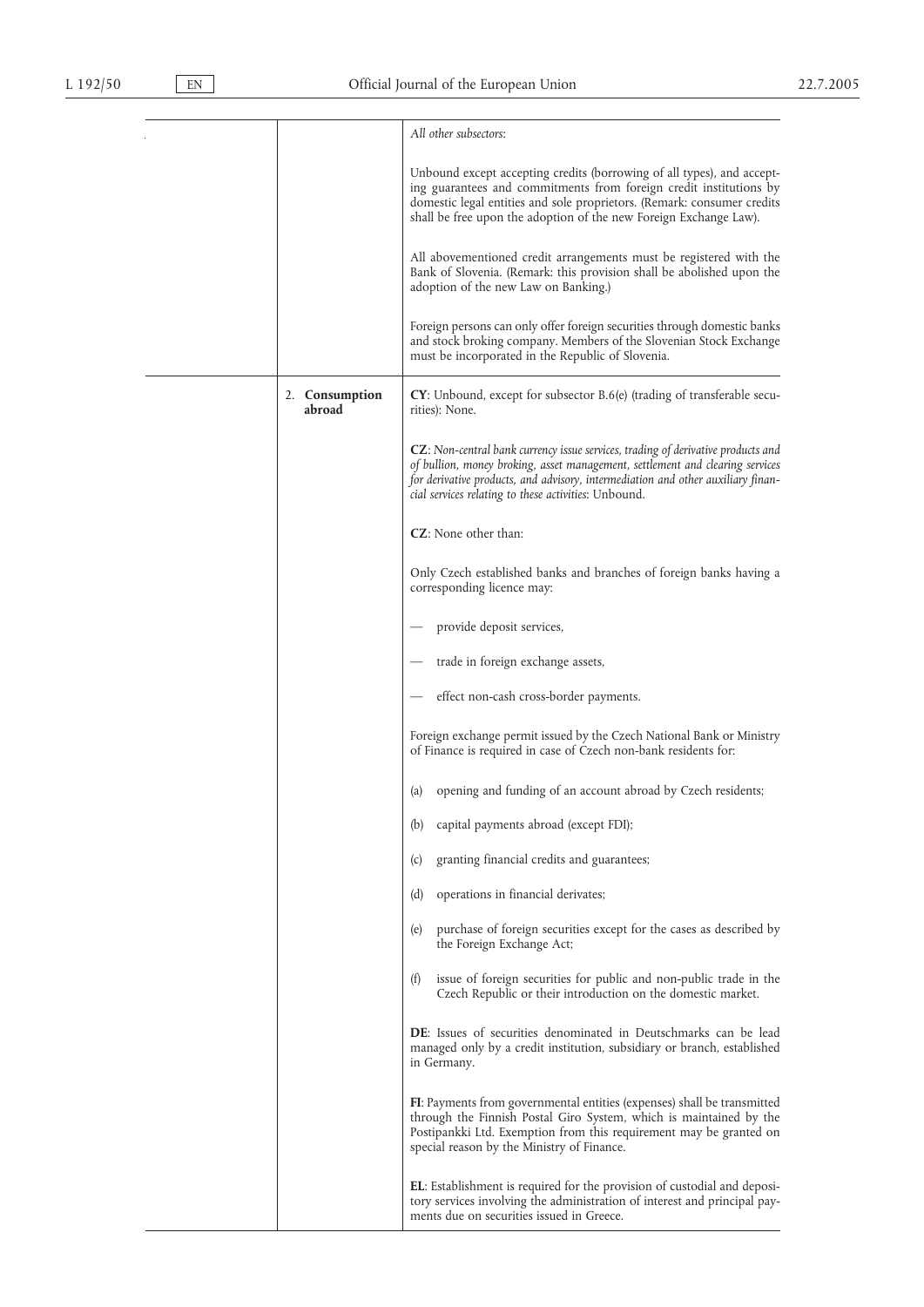**HU**: Unbound.

#### **MT**:

*Subsectors B.1 and B.2 (acceptance of deposits and lending of all types)*: None.

*Subsector B.11 (provision and transfer of financial information)*: Unbound, except for the provision of financial information by international providers.

*Subsectors B.3 to B.10 and B.12*: Unbound.

#### **PL**:

*Subsector B.11 (provision and transfer of financial information)*: Requirement to use the public telecommunication network, or the network of other authorised operator, in the case of consumption abroad of these services.

*Subsectors B.1 to B.10 and B.12*: Unbound.

**SK**: *Trading of derivative products and of bullion, money broking, asset management, and intermediation*: Unbound.

#### **SK**:

- (i) Deposit services are confined to the domestic banks and branches of foreign banks in the Slovak Republic.
- (ii) Only authorised domestic banks, branches of foreign banks in the Slovak Republic and persons possessing a foreign exchange license may trade in foreign exchange assets. Only stock exchange members can trade on the Bratislava Stock Exchange. Residents can trade on the RM-System Slovakia without any limitation and nonresidents only through security dealers.
- (iii) Non-cash cross-border payments may be effected only by authorised domestic banks and branches of foreign banks in the Slovak Republic.
- (iv) Foreign exchange licence issued by the National Bank of Slovakia is required for:
	- (a) opening an account abroad by a Slovak non-bank resident, except for the natural persons during their stay abroad;
	- (b) capital payments abroad;
	- (c) obtaining financial credit from a foreign exchange nonresident; except credits from abroad accepted by residents with a repayment period of more than three years and loans granted between natural persons for non-business activities.
- (v) Export and import of the Slovak currency and foreign exchange in cash exceeding value of SKK 150 000 and bullion, is subject to reporting requirement.
- (vi) Foreign exchange permission or licence granted by foreign exchange authorities is required for a deposit of financial assets by resident abroad.
- (vii) Only foreign exchange entities established in the Slovak Republic can grant and obtain guarantees and liabilities according to determined limit and provisions of the National Bank of Slovakia.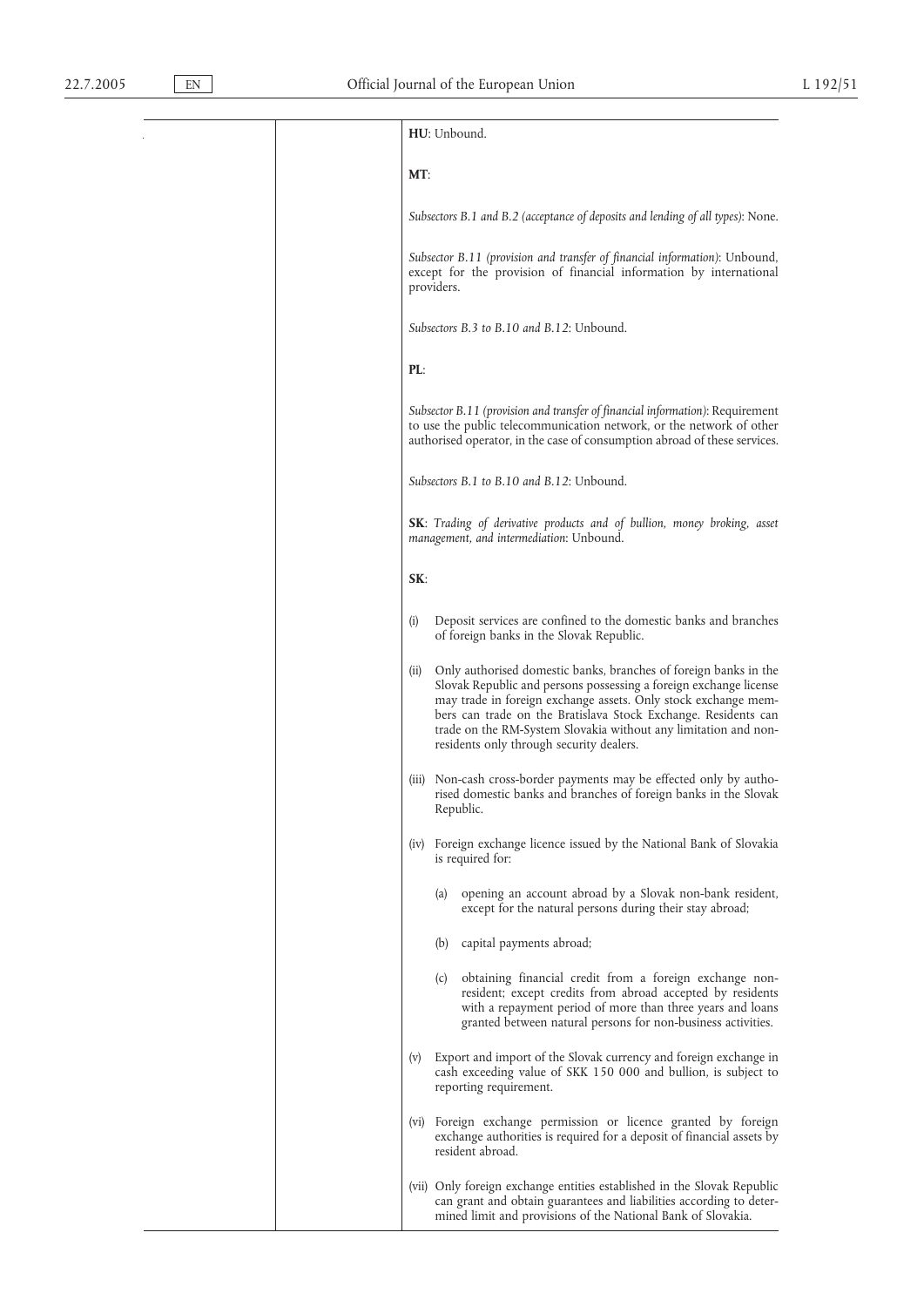|                           | SI:                                                                                                                                                                                                                                                                                          |
|---------------------------|----------------------------------------------------------------------------------------------------------------------------------------------------------------------------------------------------------------------------------------------------------------------------------------------|
|                           | Participation in issues of Treasury bonds, pension fund management and related<br>advisory and other auxiliary financial services: Unbound.                                                                                                                                                  |
|                           | Subsectors B.11 and B.12 (provision and transfer of financial information, and<br>advisory and other auxiliary financial services, except those related to participa-<br>tion in issues of Treasury bonds and to pension fund management): None.                                             |
|                           | All other subsectors:                                                                                                                                                                                                                                                                        |
|                           | Unbound except accepting credits (borrowing of all types), and accept-<br>ing guarantees and commitments from foreign credit institutions by<br>domestic legal entities and sole proprietors. (Remark: consumer credits<br>shall be free upon the adoption of the new Foreign Exchange Law). |
|                           | All abovementioned credit arrangements must be registered with the<br>Bank of Slovenia. (Remark: this provision shall be abolished upon the<br>adoption of the new Law on Banking.)                                                                                                          |
|                           | Legal entities established in the Republic of Slovenia can be depositories<br>of the assets of Investments Funds.                                                                                                                                                                            |
|                           | <b>UK</b> : Sterling issues, including privately led issues, can be lead managed<br>only by a firm established in the European Economic Area.                                                                                                                                                |
| 3. Commercial<br>presence | All Member States:                                                                                                                                                                                                                                                                           |
|                           | The establishment of a specialised management company is<br>required to perform the activities of management of unit trusts and<br>investment companies (Articles 6 and 13 of UCITS Directive,<br>85/611/EEC).                                                                               |
|                           | Only firms having their registered office in the Community can act<br>as depositories of the assets of investment funds (Articles 8.1)<br>and 15.1 of the UCITS Directive, $85/611/EEC$ ).                                                                                                   |
|                           | AT: Only members of the Austrian Stock Exchange may engage in secu-<br>rities trading at the Stock Exchange.                                                                                                                                                                                 |
|                           | AT: For trading in foreign exchange and foreign currency authorisation<br>of the Austrian National Bank is required.                                                                                                                                                                         |
|                           | AT: Mortgage bonds and municipal bonds may be issued by banks spe-<br>cialised and authorised for this activity.                                                                                                                                                                             |
|                           | AT: For carrying out services of pension fund management a specialised<br>company only for this activity and incorporated as a stock company in<br>Austria is required.                                                                                                                      |
|                           | <b>BE:</b> Any public bid to acquire Belgian securities made by or on behalf of<br>a person, company or institution outside the jurisdiction of one of the<br>Member States of the European Community shall be submitted to the<br>authorisation of the Minister of Finance.                 |
|                           | <b>CY</b> : It is a statutory requirement and it is applied on a non-discriminatory<br>manner that banks offering services in the Republic of Cyprus must be<br>legal entities. Legal entities include branches of foreign banks/financial<br>institutions which are registered in Cyprus.   |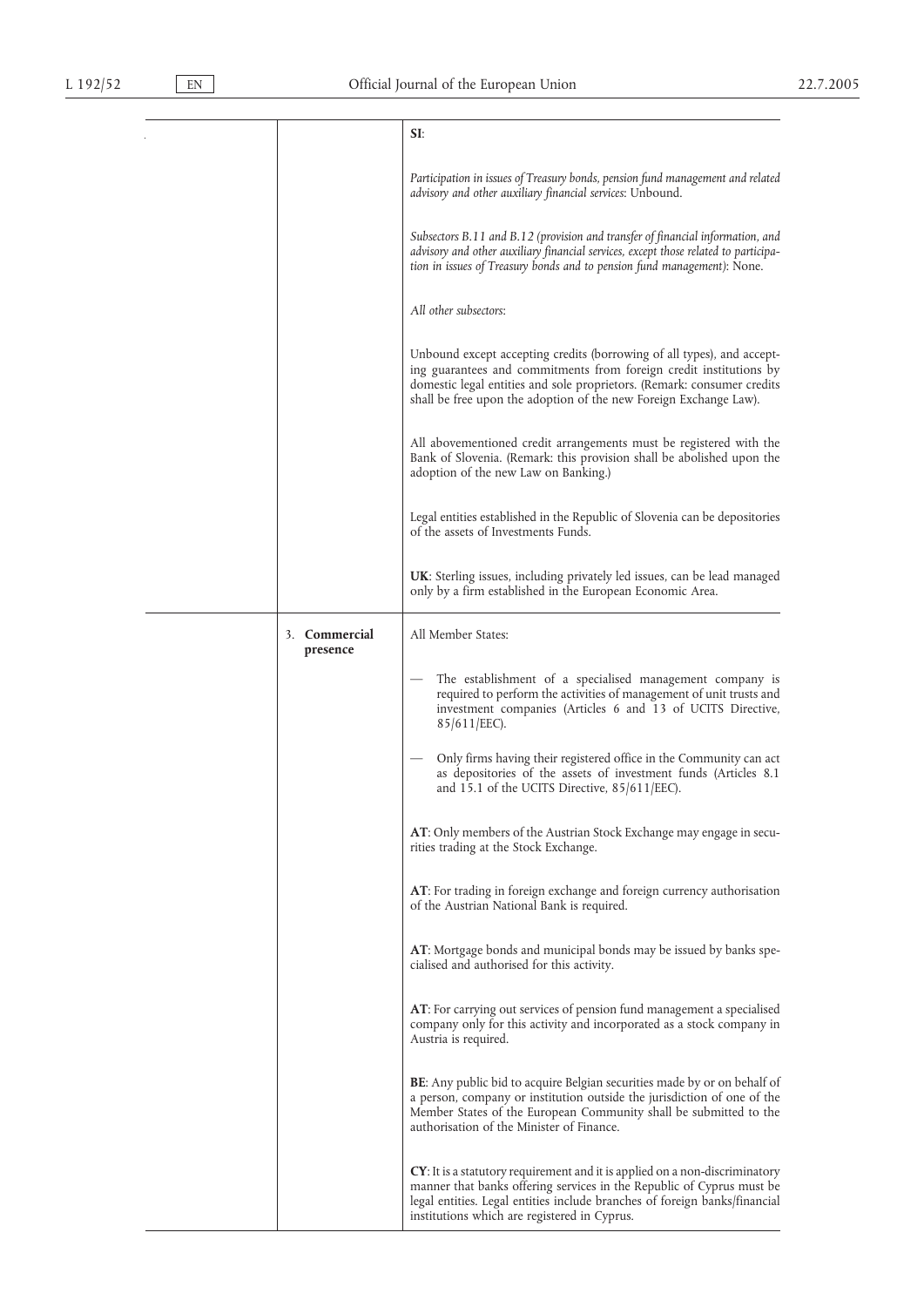**CY**: Direct or indirect ownership or voting rights in a bank by a person and his/her associates may not exceed 10 % unless with the prior written approval of the Central Bank. **CY**: Further to the above, in the three existing local banks listed in the stock exchange, direct or indirect shareholding or acquisition of stake in their capital by foreign persons is restricted to 0,5 % per individual or organisation and 6,0 % collectively. **CY**: *Subsectors B.1 to B.5 and B.6(b) (acceptance of deposits, lending of all types, financial leasing, all payment and money transmission services, guarantees and commitments, and trading of foreign exchange)*: For new banks the following requirements apply: (a) A licence is required from the Central Bank for the carrying out of banking business. The Central Bank in granting a licence may apply an economic needs test. (b) Branches of foreign banks must be registered in Cyprus under the Companies Law and licensed under the Banking Law. *Subsector B.6(e) (trading of transferable securities)*: Only members (brokers) of the Cyprus Stock Exchange can undertake business pertaining to securities brokerage in Cyprus. Firms acting as brokers must only employ individuals who can act as brokers provided that they are appropriately licensed. Banks and Insurance companies may not undertake. A brokerage firm may only be registered as a member of the Cyprus Stock Exchange if it has been established and registered in accordance with the Companies Law of Cyprus. *Subsectors B.6(a), (c), (d) and (f), and B.7 to B.12*: Unbound. **CZ**: *Non-central bank currency issue services, trading of derivative products and of bullion, money broking, settlement and clearing services for derivative products, and advisory, intermediation and other auxiliary financial services relating to these activities*: Unbound. **CZ**: None other than: Banking services may be provided only by Czech established banks or branches of foreign banks having a licence granted by the Czech National Bank in agreement with the Ministry of Finance. The granting of the licence is based on the consideration of criteria which are applied consistently with GATS. Mortgage loan services may be provided only by Czech established banks. Banks may be established as joint stock companies only. The purchase of shares of existing banks is subject to prior approval of the Czech National Bank. Securities may be traded publicly only if relevant authorisation has been granted and prospectus covering the security has been approved. The authorisation shall not be granted if public trading in securities is in conflict with the interests of investors, is inconsistent with the government financial policy or if it does not conform with the financial market

( 1) CZ: Legislation covering the abolition of the criterion of financial market requirements is now being discussed in the Parliament.

requirements (1).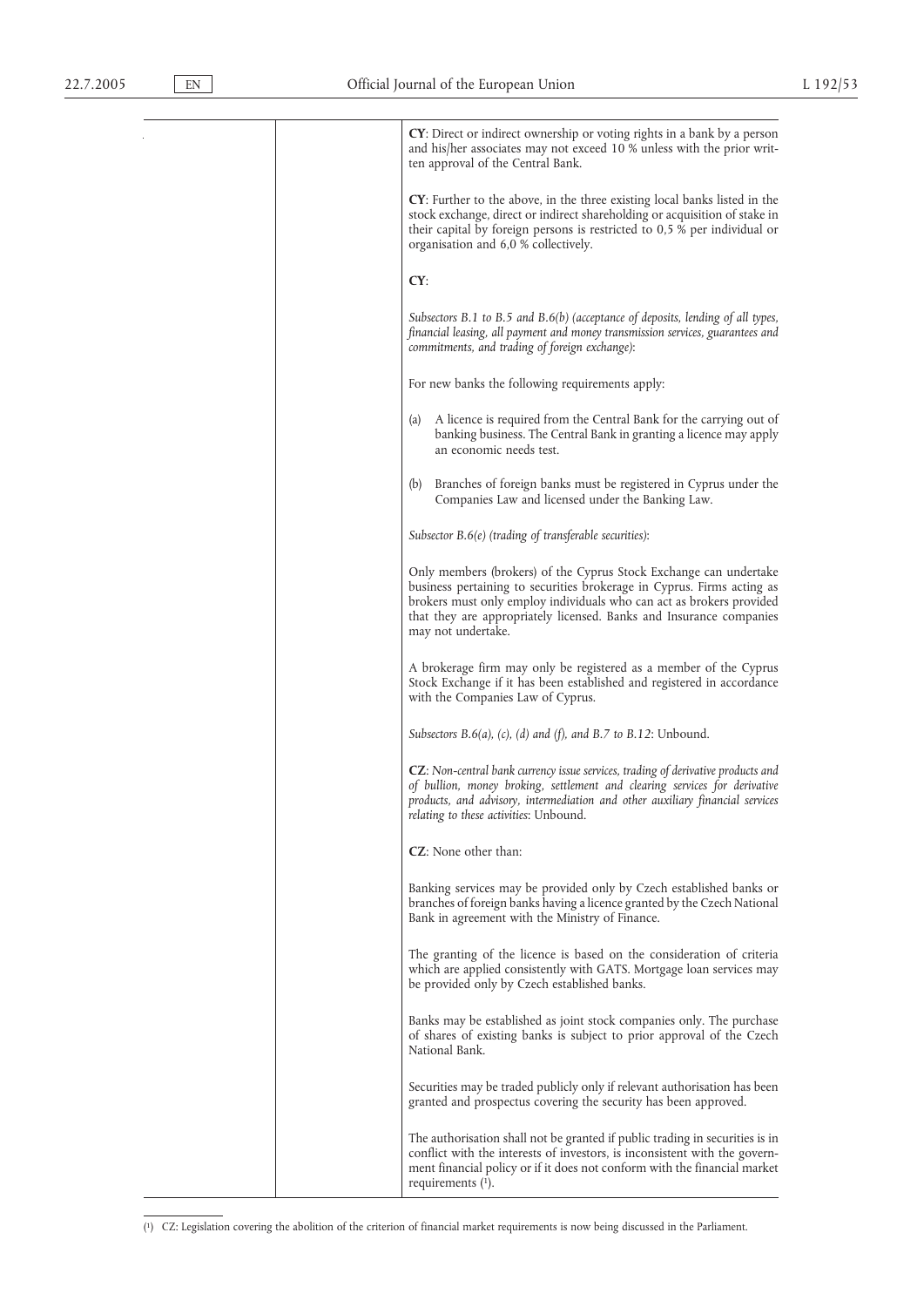The establishment and activities of securities dealers, stockbrokers, of the Stock Exchange or organisers of an over-the-counter market, investment companies and investment funds are subject to authorisation granting of which is related to qualifications, personal integrity, management and material requirements. Settlement and clearing services for all kinds of payments are monitored and reviewed by the Czech National Bank to ensure their smooth and economical operation. **DK**: Financial institutions may engage in securities trading on the Copenhagen Stock Exchange only through subsidiaries incorporated in Denmark. **FI**: At least one half of the founders, the members of the board of directors, the supervisory board and the delegates, the managing director, the holder of the procuration and the person entitled to sign in the name of the credit institution shall have their place of residence in the European Economic Area, unless the Ministry of Finance grants an exemption. At least one auditor shall have his place of residence in the European Economic Area. **FI**: The broker (individual person) on derivative exchange shall have his place of residence in the European Economic Area. Exemption from this requirement may be granted under the conditions set by the Ministry of Finance. **FI**: Payments from governmental entities (expenses) shall be transmitted through the Finnish Postal Giro System, which is maintained by the Postipankki Ltd. Exemption from this requirement may be granted on special reason by the Ministry of Finance. **FR**: In addition to French credit institutions, issues denominated in French francs may be lead managed only by French subsidiaries (under French law) of non-French banks which are authorised, based on sufficient means and commitments in Paris of the candidate French subsidiary of a non-French bank. These conditions apply to lead banks running the books. A non-French bank may be, without restrictions or requirement to establish, jointly-lead or co-lead manager of Eurofranc bond issue. **EL**: Financial institutions may engage in the trading of securities listed on the Athens Stock Exchange only through stock exchange firms incorporated in Greece. **EL**: For the establishment and operations of branches a minimum amount of foreign exchange must be imported, converted into drachmas and kept in Greece as long as a foreign bank continues to operate in Greece: Up to four branches this minimum is currently equal to half of the minimum amount of share capital required for a credit institution to be incorporated in Greece; For the operation of additional branches the minimum amount of capital must be equal to the minimum share capital required for a credit institution to be incorporated in Greece. **HU**: It is intended to bind direct branching once it is bound in the GATS, and under the conditions set therein. **HU**: Direct or indirect ownership or voting rights in a credit institution of a single shareholder other than credit institution, insurance company or investment firm cannot exceed 15 %.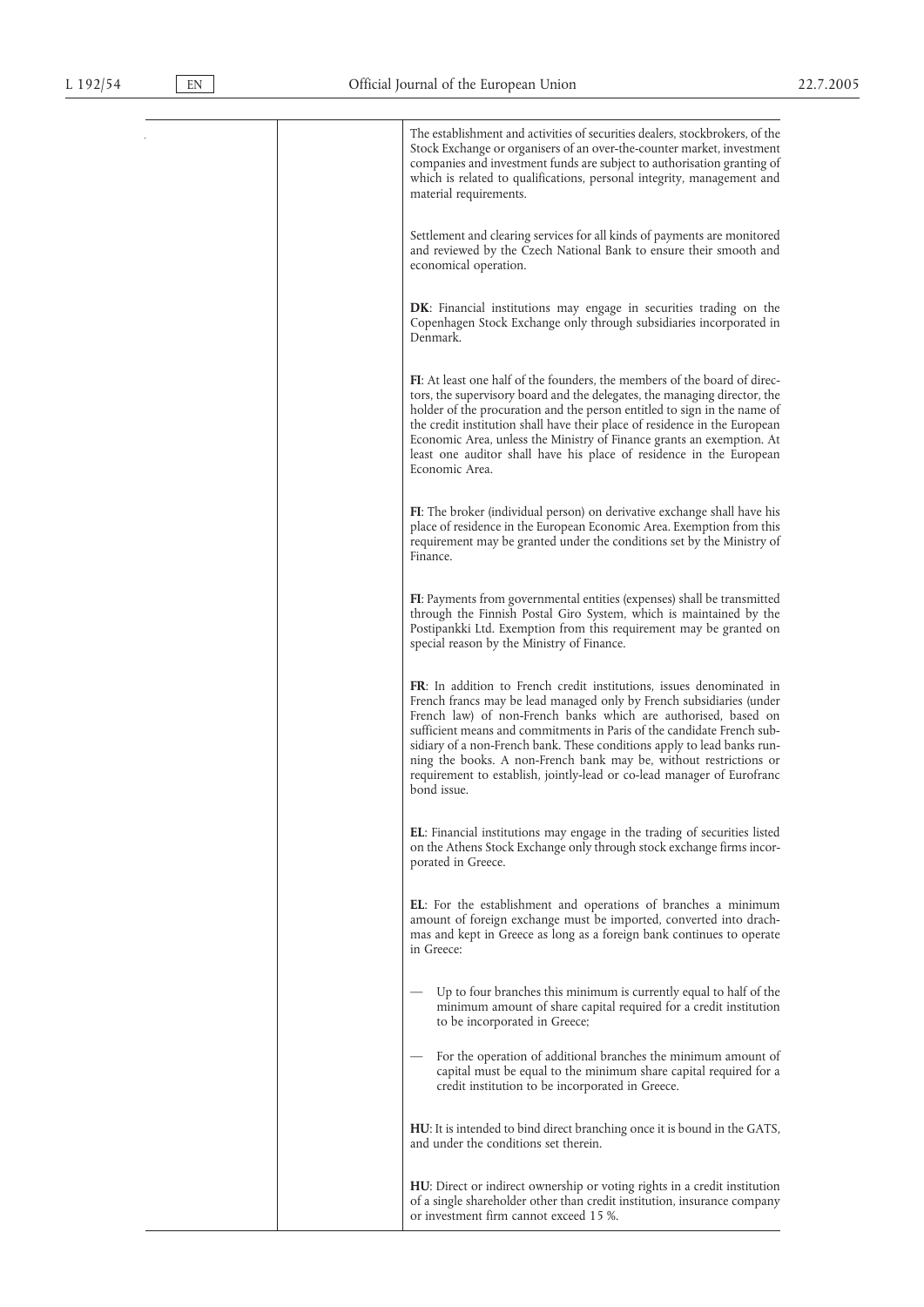**HU**: The board of a financial institution should include at least two members, who are Hungarian citizens, residents in the meaning of the relevant foreign exchange regulations and have permanent residency in Hungary for at least one year. **HU**: Long-term State ownership will be kept at a minimum of 25 % + 1 vote in Országos Takarékpénztár és Kereskedelmi Bank Rt. **IE**: In the case of collective investment schemes constituted as unit trusts and variable capital companies (other than undertakings for collective investment in transferable securities, UCITS), the trustee/depository and management company is required to be incorporated in Ireland or in another Member State of the Community. In the case of an investment limited partnership, at least one general partner must be incorporated in Ireland. **IE**: To become a member of a stock exchange in Ireland, an entity must either 1. be authorised in Ireland, which requires that it be incorporated or be a partnership, with a head/registered office in Ireland, or 2. be authorised in another Member State in accordance with the EC Investment Services Directive. **IE**: The provision of investment services or investment advice requires either 1. authorisation in Ireland, which normally requires that the entity be incorporated or be a partnership or a sole trader, in each case with a head/registered office in Ireland (the supervisory authority may also authorise branches of third country entities), or 2. authorisation in another Member State in accordance with the EC Investment Services Directive. **IT**: The public offer of securities (as provided for under Article 18 of Law 216/74) other than shares, debt securities (including convertible debt securities) can only be made by Italian limited companies, foreign companies duly authorised, public bodies or companies belonging to local authorities whose assigned capital is not below ITL 2 billion. **IT**: Centralised deposit, custody and administration services can be provided only by the Bank of Italy for Government securities, or by Monte Titoli SpA for shares, securities of a participating nature and other bonds traded in a regulated market. **IT**: In the case of collective investment schemes other than harmonised UCITS under the directive 85/611/EEC, the trustee/depository is required to be incorporated in Italy or in another Member State of the European Community, being established through a branch in Italy. Only banks, insurance companies, securities investment companies having their legal head office in the European Community may carry out activity of pension fund resources management. Management companies (closed-end funds and real estate funds) are also required to be incorporated in Italy. **IT**: In providing the activity of door-to-door selling, intermediaries must utilise authorised financial salesmen resident within the territory of a Member State of the European Communities. **IT**: Clearing and settlement of securities may be conducted only by the official clearing system. A company authorised by the Bank of Italy in

agreement with Consob could be entrusted with the activity of clearing,

up to the final settlement of securities.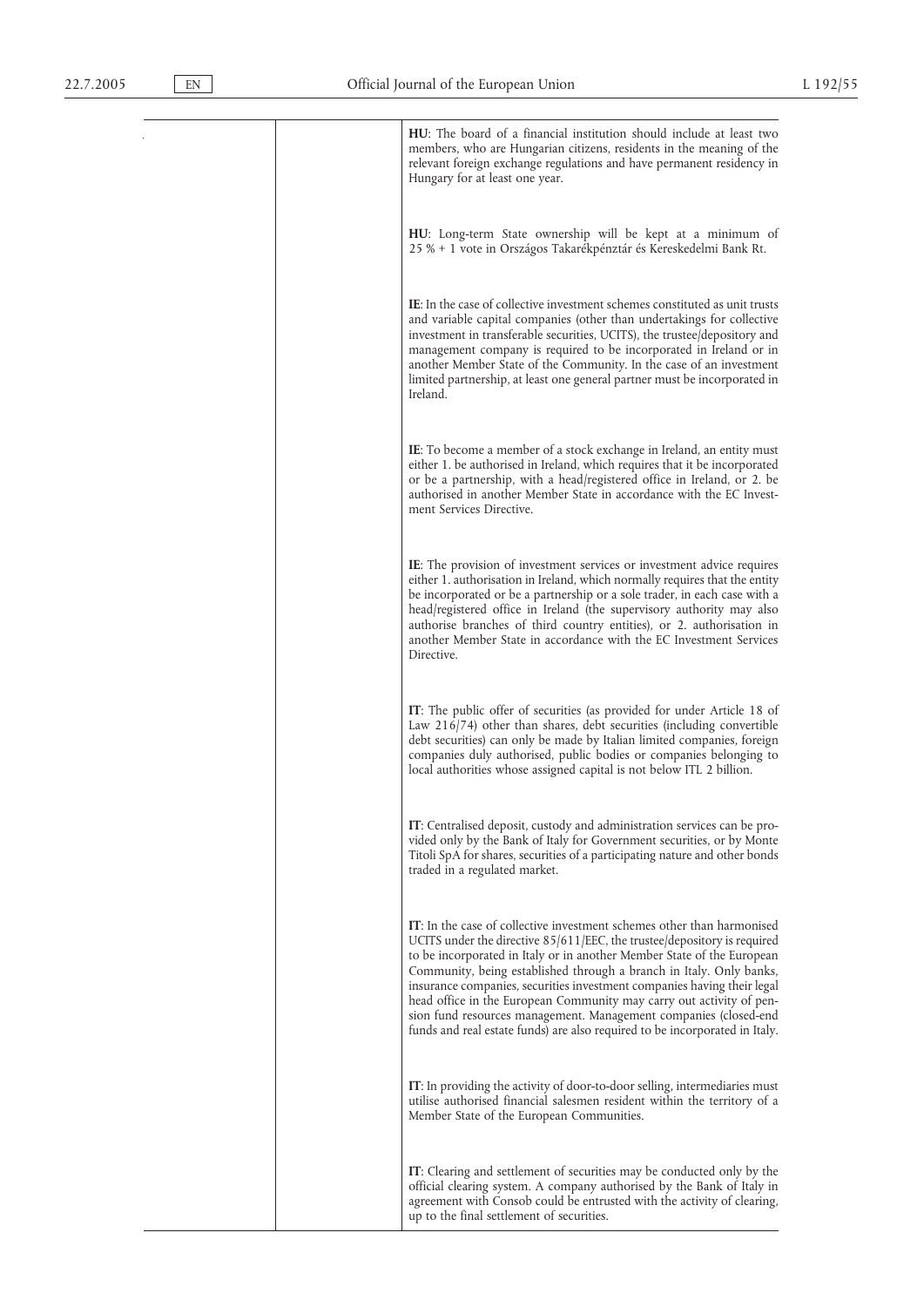**IT**: Representative offices of foreign intermediaries cannot carry out activities aimed at providing investment services. **LV**: *Subsector B.7 (participation in issues of all kinds of securities)*: The Bank of Latvia (Central Bank) is a financial agent of the Government in the T-bills market.

*Subsector B.9 (asset management)*: Pension fund management is provided by State monopoly.

**LT**:

*Subsectors B.1 to B.12*: At least one manager must be Lithuanian citizen.

*Subsector B.3 (financial leasing)*: Financial leasing can be reserved for special financial institutions (such as banks and insurance companies). None as of 1 January 2001, except as indicated in horizontal part of section "Banking and Other Financial Services".

*Subsector B.9 (asset management)*: Establishment only as Public Stock Corporations (AB) and Close Corporations (UAB) which should be founded in closed manner (when all initially issued stock are acquired by incorporators). For the purpose of asset management, the establishment of a specialised management company is required. Only firms having their registered office in Lithuania can act as the depositories of the assets.

**MT**:

*Subsectors B.1 and B.2 (acceptance of deposits and lending of all types)*: Foreign-owned credit and other financial institutions may operate either in the form of a branch or a local subsidiary. Authorisation may be made subject to economic needs test.

*Subsectors B.3 to B.12*: Unbound.

### **PL**:

*Subsectors B.1, B.2, B.4 and B.5 (excluding guarantees and commitments of the State Treasury)*: Establishment of a bank only in a form of joint-stock company or a licensed branch. System of permits in relation to establishment of all banks based on prudential grounds. Nationality requirement for some – at least one – of the bank executives.

*Subsectors B.6(e), B.7 (excluding participation in issues of Treasury papers), B.9 (only portfolio management services) and B.12 (advisory and other auxiliary financial services only in relation to the activities committed for Poland)*: Establishment, after obtaining a licence, only in a form of joint-stock company or a branch of foreign legal entity providing securities services.

*Subsector B.11*: Requirement to use the public telecommunication network, or the network of other authorised operator, in the case of crossborder provision and/or consumption abroad of these services.

*All other subsectors*: Unbound.

**PT**: The establishment of non-EC banks is subject to an authorisation issued, on a case-by-case basis, by the Minister of Finance. The establishment has to contribute to increase the national banking system's efficiency or has to produce significant effects on the internationalisation of the Portuguese economy.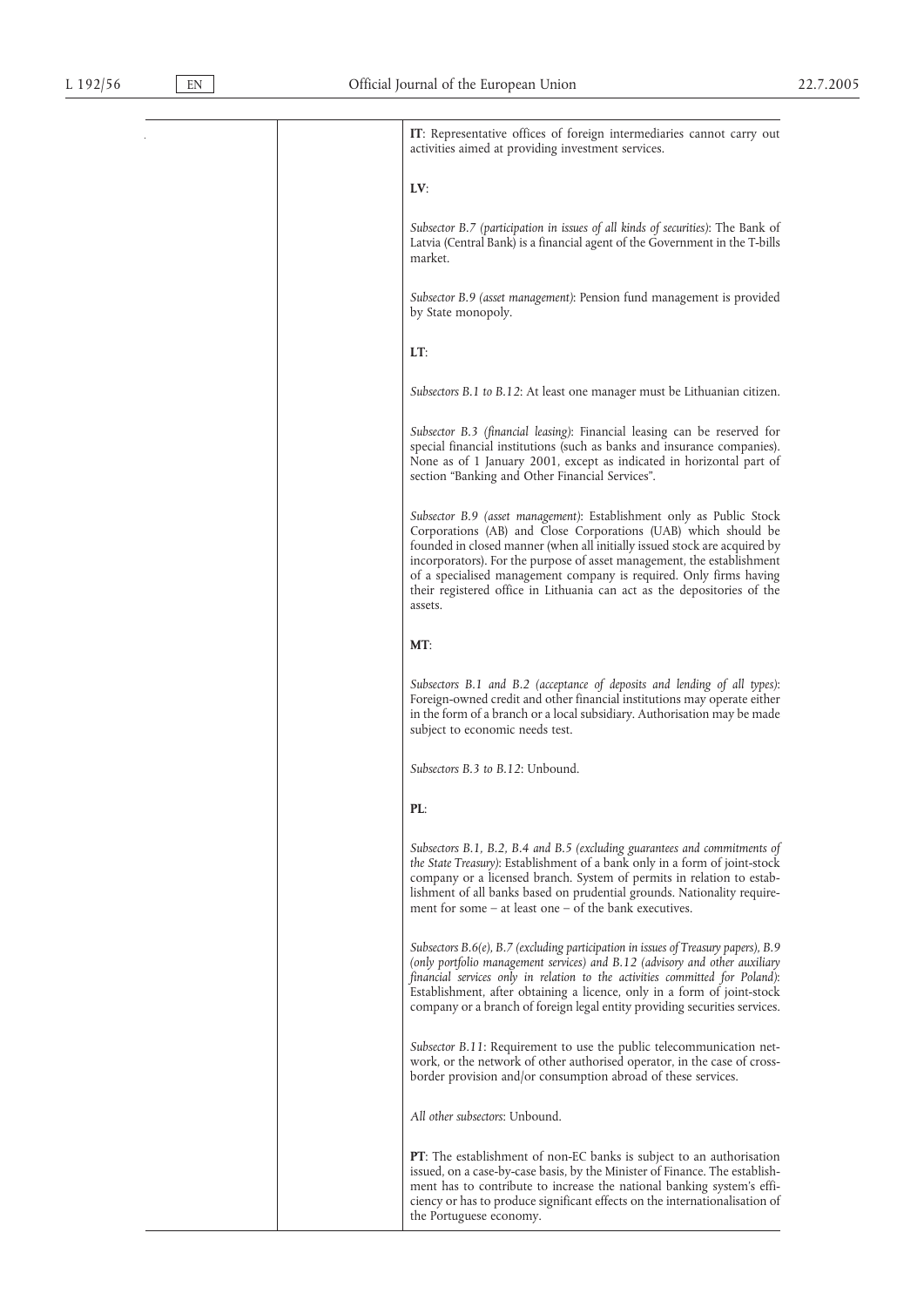**PT**: The services of venture capital may not be provided by branches of venture capital companies having their head office in a non-EC country. Broker-dealer services on the Lisbon Stock Exchange may be provided by broker and dealer companies incorporated in Portugal or by branches of investment firms authorised in another EC country and authorised in their home country to provide those services. Broker and dealer services in the Oporto Derivatives Exchange and in the OTC market may not be provided by branches of non-EC broker/dealer companies. Pension fund management may be provided only by companies incorporated in Portugal and by insurance companies established in Portugal and authorised to take up the life insurance business. **SK**: *Trading of derivative products and of bullion, money broking, and intermediation*: Unbound. **SK**: Banking services may be provided only by domestic banks or branches of foreign banks authorised by the National Bank of Slovakia upon the agreement with the Ministry of Finance. The granting of authorisation is based on the consideration of criteria relating, in particular, to capital endowment (financial strength) professional qualifications, integrity and competence of the management of the projected bank activities. Banks are legal entities incorporated in the Slovak Republic, established as joint-stock companies or public (State-owned) financial institutions. The purchase of shares expressing interest in the equity capital of existing commercial bank from the determined limit is subject to prior approval of the National Bank of Slovakia. Investment services in the Slovak Republic can be provided by banks, investment companies, investment funds and security dealers which have legal form of jointstock company with equity capital according to the law. Foreign investment company or investment fund must obtain an authorisation from Ministry of Finance for selling its securities or investment certificate units on the territory of the Slovak Republic according to the Law. For issue of debt securities the permission of the Ministry of Finance is required either for the issue inland or abroad. Securities may be issued and traded only after a permission by the Ministry of Finance has been granted for public trading according to the Securities Act. The business of security dealer, stockbroker or organiser of an over-the-counter market is subject to authorisation of the Ministry of Finance. Settlement and clearing services for all kinds of payments are regulated by National Bank of Slovakia. Settlement and clearing services relating to change of physical property of securities are recorded in Centre of Securities (Clearing and Settlement House for Securities). Centre of Securities may provide only transfers on the property accounts of security owners. Cash part clearing and settlement goes through Banking Clearing and Settlement House – (where the National Bank of Slovakia is major shareholder) for Bratislava Stock Exchange, joint-stock company or through Jumbo account for RM-System Slovakia. **SI**:

*Participation in issues of Treasury bonds, pension fund management and related*

*advisory and other auxiliary financial services*: Unbound.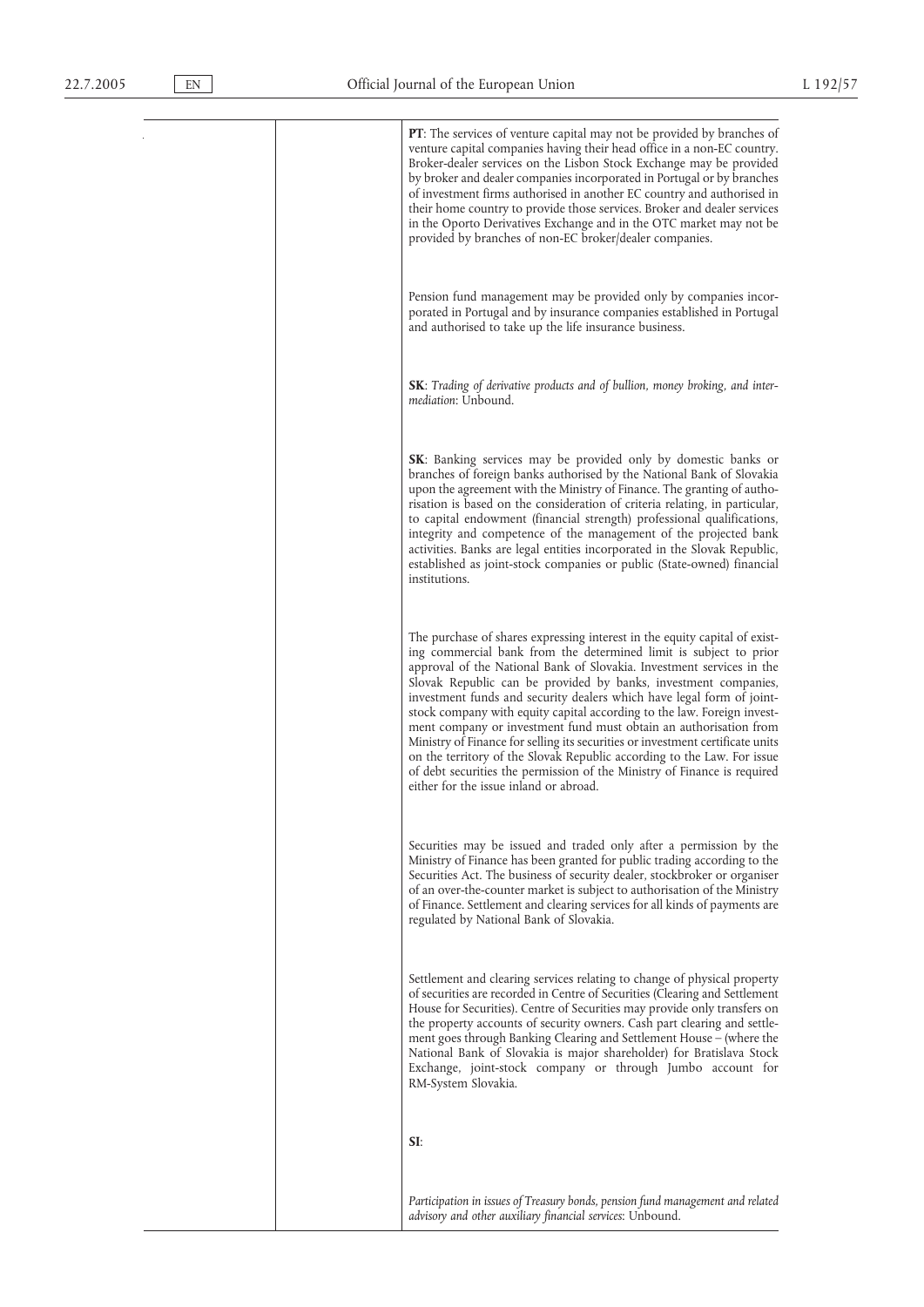|  | Subsectors B.11 and B.12 (provision and transfer of financial information, and<br>advisory and other auxiliary financial services, except those related to participa-<br>tion in issues of Treasury bonds and to pension fund management): None.                                                                                                                                                       |
|--|--------------------------------------------------------------------------------------------------------------------------------------------------------------------------------------------------------------------------------------------------------------------------------------------------------------------------------------------------------------------------------------------------------|
|  | All other subsectors:                                                                                                                                                                                                                                                                                                                                                                                  |
|  | Establishment of all types of banks are subject to a licence of the Bank<br>of Slovenia.                                                                                                                                                                                                                                                                                                               |
|  | Foreign persons may become shareholders of banks or acquire addi-<br>tional shares of banks only subject to prior approval of the Bank of<br>Slovenia. (Remark: this provision shall be abolished upon the adoption<br>of the new Law on Banking.)                                                                                                                                                     |
|  | Under license of the Bank of Slovenia, banks, subsidiaries and branches<br>of foreign banks can be permitted to provide all or limited banking ser-<br>vices, depending on the amount of the capital.                                                                                                                                                                                                  |
|  | When considering issuing a licence to a bank to set up as a wholly-<br>owned or with a majority of foreign investors or approval of acquiring<br>additional shares of banks; the Bank of Slovenia shall take into account<br>the following guidelines $(1)$ :                                                                                                                                          |
|  | the existence of investors from different countries,                                                                                                                                                                                                                                                                                                                                                   |
|  | the opinion of the foreign institution in change of banking super-<br>vision.                                                                                                                                                                                                                                                                                                                          |
|  | (Remark: this provision shall be abolished on the adoption of the new<br>Law on Banking).                                                                                                                                                                                                                                                                                                              |
|  | Unbound in relation to foreign participation in banks under privatisa-<br>tion.                                                                                                                                                                                                                                                                                                                        |
|  | Branches of foreign banks must be incorporated in the Republic of<br>Slovenia and have legal personality.                                                                                                                                                                                                                                                                                              |
|  | (Remark: this provision shall be abolished upon the adoption of the new<br>Law on Banking).                                                                                                                                                                                                                                                                                                            |
|  | Unbound with respect to all types of mortgage banks, savings and loans<br>institutions.                                                                                                                                                                                                                                                                                                                |
|  | Unbound with respect to establishment of private pension funds<br>(non-compulsory pension funds).                                                                                                                                                                                                                                                                                                      |
|  | Management Companies are commercial companies established solely<br>for the purpose of managing investment funds.                                                                                                                                                                                                                                                                                      |
|  | Foreign persons may directly or indirectly acquire a maximum up<br>to 20 % of shares or voting rights of management companies; for a<br>larger percentage an approval of the Securities Market Agency is<br>required.                                                                                                                                                                                  |
|  | An Authorised (privatisation) Investment Company is an investment<br>company established solely for the purpose of gathering the ownership<br>certificates (vouchers) and the purchase of shares issued in accordance<br>with regulations on ownership transformation. An Authorised Manage-<br>ment Company is established solely for the purpose of managing the<br>authorised investment companies. |

<sup>(</sup> 1) Besides the amount of the capital the Bank of Slovenia shall, when considering issuing an unlimited or a limited banking licence also take into account the following guidelines (for both domestic and foreign applicants)

- the national-economic preferences for certain banking activities;
- the existing regional coverage of the Republic of Slovenia by banks;<br>— the actual bank's performance of activities compared to those stipula
- the actual bank's performance of activities compared to those stipulated by the existing licence.
- (Remark: this provision shall be abolished upon the adoption of the new Law on Banking).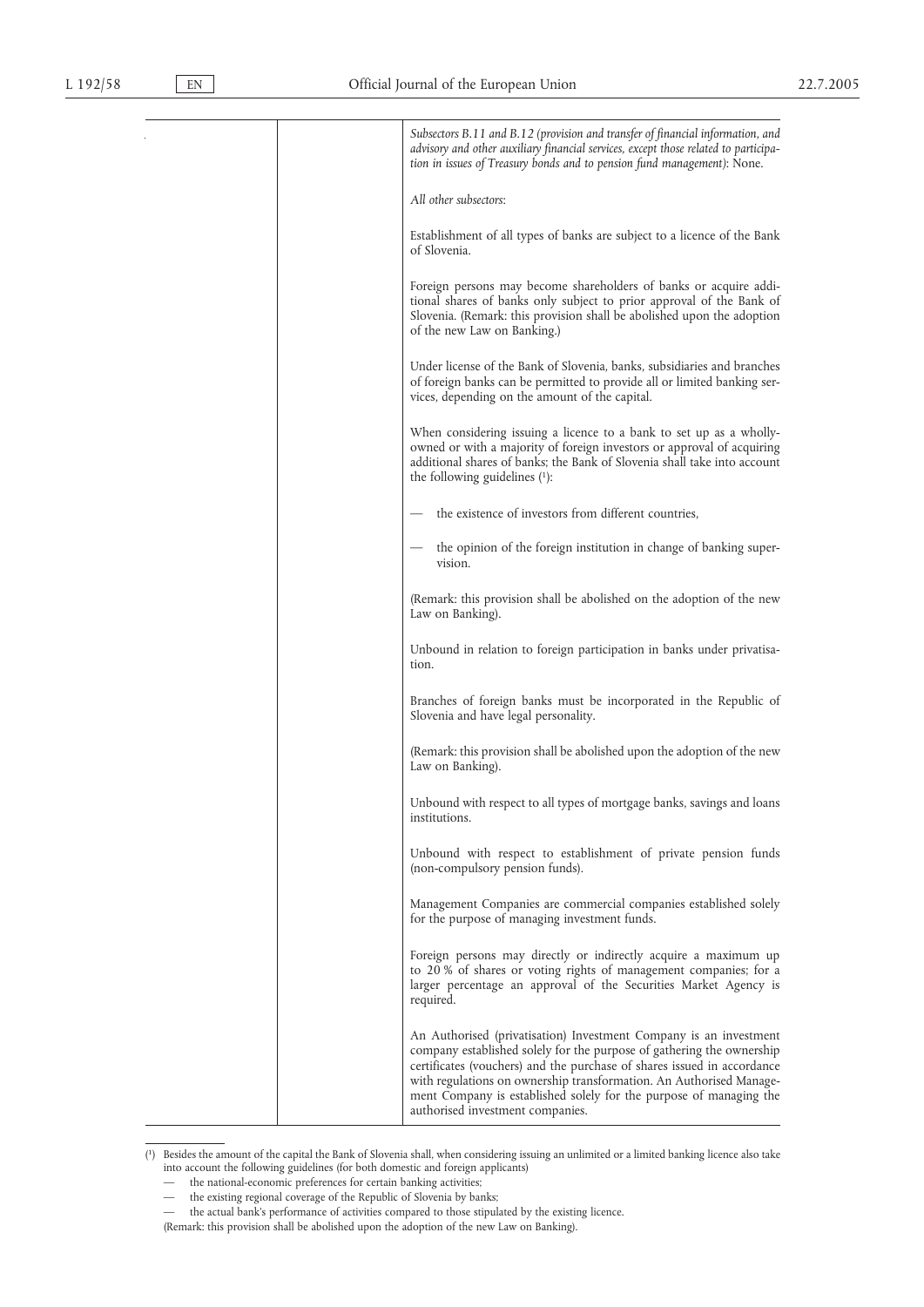Foreign persons may directly or indirectly acquire a maximum up to 10 % of shares or voting rights of Authorised (privatisation) Management Companies; for a larger percentage an approval of the Securities Market Agency is required with the consent of the Ministry of Economic Relations and Development. Investments of the Investments Funds into securities of foreign issuers are limited to 10 % of the investments of the Investments Funds. Such securities shall be listed on those stock exchanges previously determined by the Securities Market Agency. Foreign persons may become shareholders or partners in a Stock Broking Company up to 24 % of the capital of the Stock Broking Company by prior approval of the Securities Market Agency. (Remark: this provision shall be abolished upon the adoption of the new Law on Securities Market.) Securities of a foreign issuer which have not yet been offered in the territory of the Republic of Slovenia may only be offered by a Stock Broking Company or a bank licensed to carry out such transactions. Prior to launching the offer the Stock Broking Company or a bank shall obtain the permission of Securities Market Agency. The request for this permission to offer securities of a foreign issuer in the Republic of Slovenia shall be accompanied by draft prospectus, documentation that the guarantor of the issue of securities of the foreign issuer is a bank or a stock broking company, except in the case of the issue of shares of a foreign issuer. **SE**: Undertakings not incorporated in Sweden may establish a commercial presence only through a branch, and in case of banks, also through a representative office. **SE**: A founder of a banking company shall be a natural person resident in the European Economic Area or a foreign bank. A founder of a savings bank shall be a natural person resident in the European Economic. **UK**: Inter-dealer brokers, which are a category of financial institutions dealing in Government debt, are required to be established in the European Economic Area and separately capitalised. 4. **Presence of natural persons CY**: *Subsector B.6(e) (trading of transferable securities)*: Individuals, whether acting alone as brokers or employed by broker firms as brokers, are required to meet the licensing criteria for this purpose. *Subsectors B.1 to B.12, except B.6(e)*: Unbound. **CZ**: *Non-central bank currency issue services, trading of derivative products and of bullion, money broking, settlement and clearing services for derivative products, and advisory, intermediation and other auxiliary financial services relating to these activities*: Unbound. *All other subsectors*: Unbound, except as indicated in the horizontal section.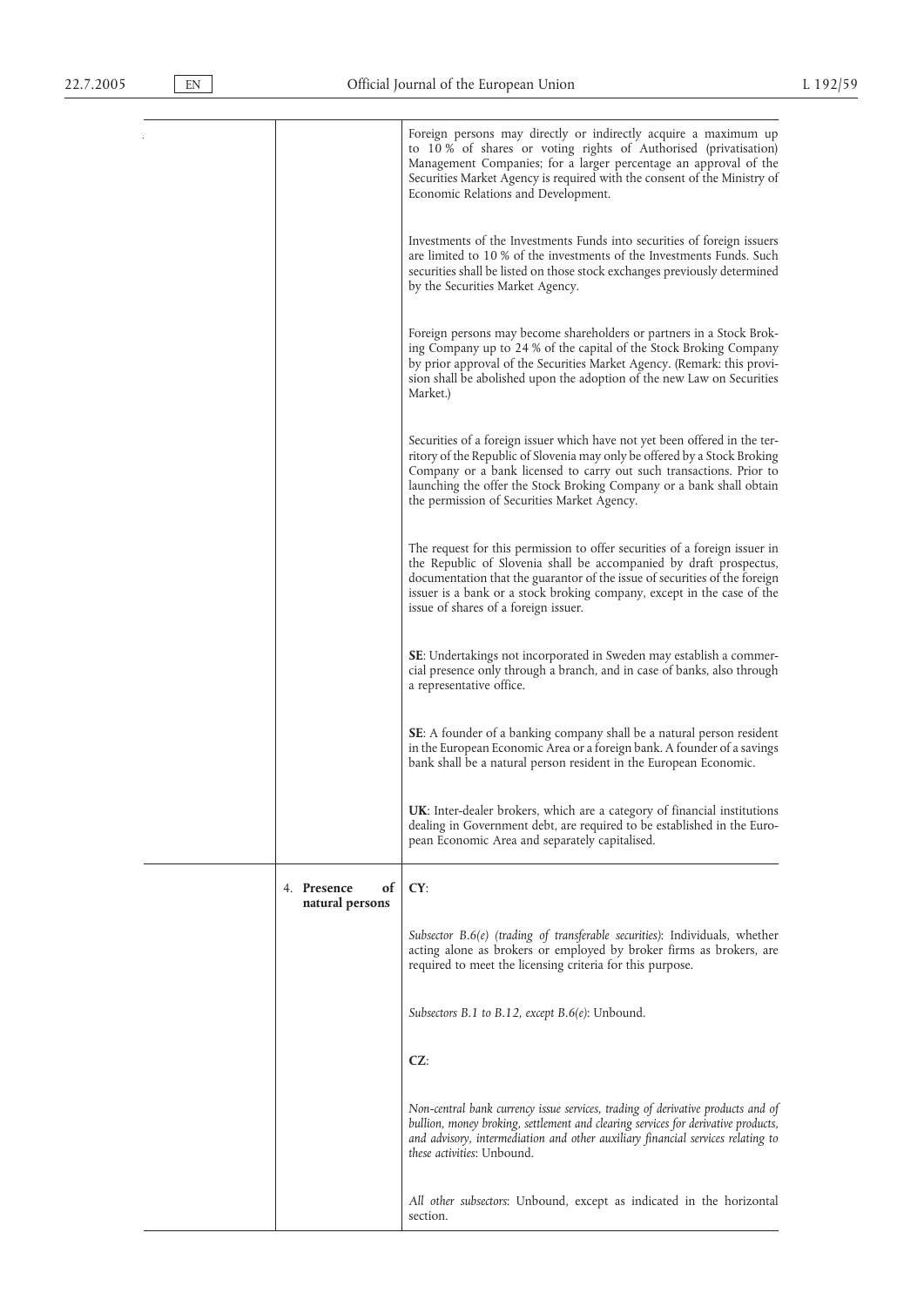### **MT**:

*Subsectors B.1, B.2 and B.11 (acceptance of deposits, lending of all types, and provision and transfer of financial information)*: Unbound, except as indicated in the horizontal section.

*Subsectors B.3 to B.10 and B.12*: Unbound.

### **PL**:

*Subsectors B.1, B.2, B.4 and B.5 (excluding guarantees and commitments of the State Treasury)*: Unbound except as indicated in the horizontal section and subject to the following limitation: Nationality requirement for some – at least one – of the bank executives.

*Subsectors B.6(e), B.7 (excluding participation in issues of Treasury papers), B.9 (only portfolio management services), B.11 and B.12 (advisory and other auxiliary financial services only in relation to the activities committed for Poland)*: Unbound except as indicated in the horizontal section

*All other subsectors*: Unbound.

**SK**:

*Trading of derivative products and of bullion, money broking, and intermediation*: Unbound.

*All other subsectors*: Unbound, except as indicated in the horizontal section.

**SI**:

*Participation in issues of Treasury bonds, pension fund management and related advisory and other auxiliary financial services*: Unbound.

*All other subsectors*: Unbound, except as indicated in the horizontal section.

**AT, BE, DE, DK, ES, EE, FR, FI, EL, HU, IT, IE, LU, LT, LV, NL, PT, SE, UK**:

Unbound except as indicated in the respective horizontal sections and subject to the following specific limitations:

**FR**: Sociétés d'investissement à capital fixe: condition of nationality for the president of the Board of Directors, the Directors-General and no less than two thirds of the administrators, and also, when the securities firm has a Supervisory Board or Council, for the members of such board or its Director-General, and no less than two thirds of the members of the Supervisory Council.

**EL**: Credit institutions should name at least two persons who are responsible for the operations of the institution. Condition of residency applies to these persons.

**IT**: Condition of residence within the territory of a Member State of the European Communities for "promotori di servizi finanziari" (financial salesmen).

**LV**: Manager of a branch and a subsidiary shall be a Latvian tax payer (resident).'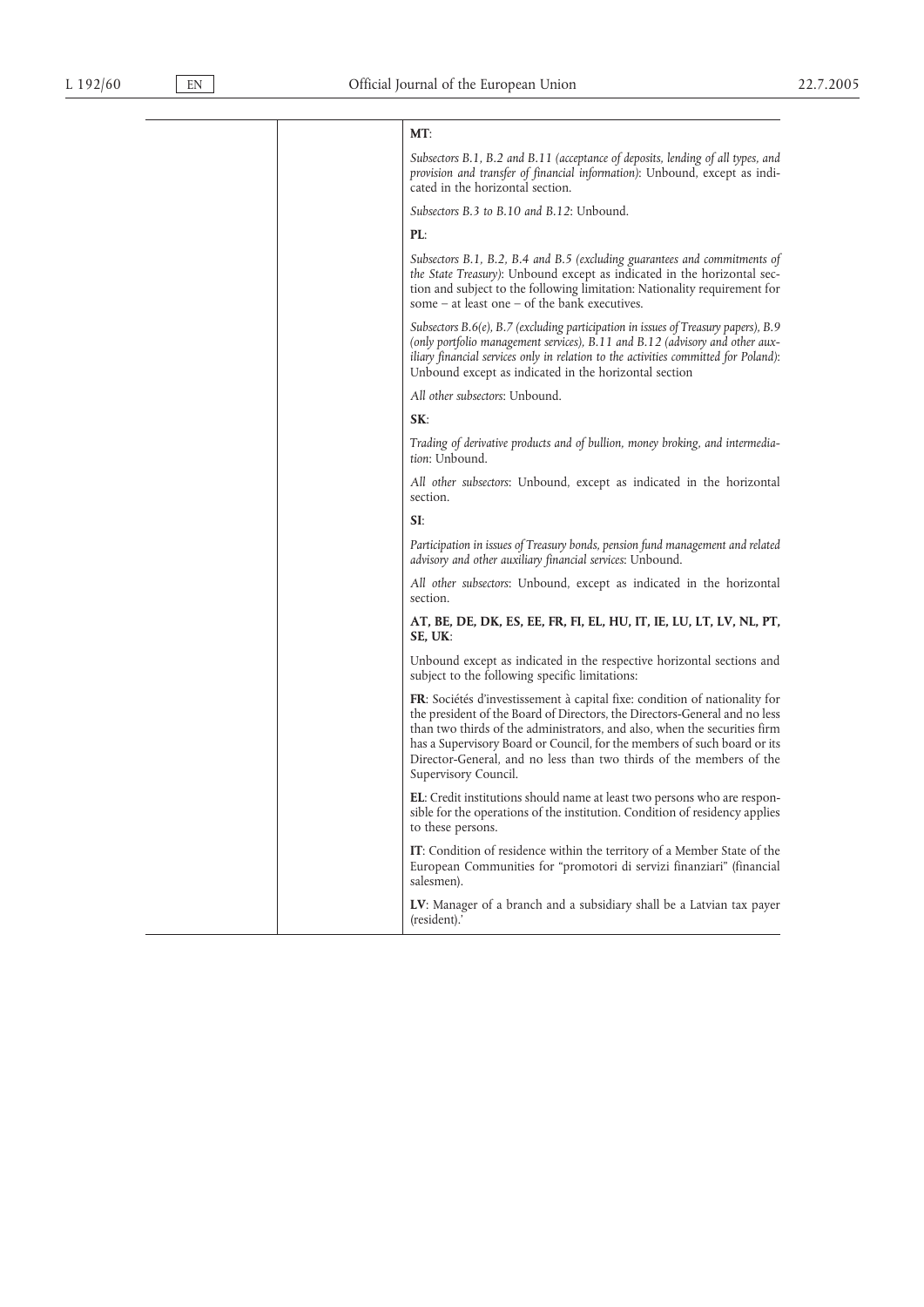## *ANNEX II*

## *'ANNEX II*

# **AUTHORITIES RESPONSIBLE FOR FINANCIAL SERVICES**

## PART A

# **For the Community and its Member States**

| DG Trade<br>European Commission   |                                                    | B-1049 Bruxelles                                                                                          |  |
|-----------------------------------|----------------------------------------------------|-----------------------------------------------------------------------------------------------------------|--|
|                                   | DG Internal Market                                 |                                                                                                           |  |
| Austria                           | Ministry of Finance                                | Directorate Economic Policy and Financial<br>Markets<br>Himmelpfortgasse 4-8<br>Postfach 2<br>A-1015 Wien |  |
| Belgium                           | Ministry of Economy                                | Rue de Bréderode 7/Brederodestraat 7<br>B-1000 Bruxelles/Brussel                                          |  |
|                                   | Ministry of Finance                                | Rue de la Loi 12/Wetstraat 12<br>B-1000 Bruxelles/Brussel                                                 |  |
| Cyprus                            | Ministry of Finance                                | CY-1439 Λευκωσία                                                                                          |  |
| Czech Republic                    | Ministry of Finance                                | Letenská 15<br>CZ-118 10 Praha                                                                            |  |
| Denmark                           | Ministry of Economic and Business Affairs          | Slotsholmsgade 10-12<br>DK-1216 Copenhagen K                                                              |  |
| Estonia                           | Ministry of Finance                                | Suur-Ameerika 1<br>EE-15006 Tallinn                                                                       |  |
| Finland                           | Ministry of Finance                                | PL 28<br>FI-00023 Helsinki                                                                                |  |
| France                            | Ministry of Economy, Finance and Indus-<br>try     | Ministère de l'économie, des finances et de<br>l'industrie<br>139, rue de Bercy<br>F-75572 Paris          |  |
| Germany                           | Ministry of Finance                                | Bundesanstalt für Finanzdienstleistungsauf-<br>sicht<br>Graurheindorfer Str. 108<br>D-53117 Bonn          |  |
| Greece                            | <b>Bank of Greece</b>                              | Οδός Πανεπιστημίου 21<br>GR-10563 Αθήνα                                                                   |  |
| Hungary                           | Ministry of Finance                                | Pénzügyminisztérium<br>Postafiók: 481<br>HU-1369 Budapest                                                 |  |
| Ireland                           | Irish Financial Services Regulatory Author-<br>ity | PO Box 9138<br>College Green<br>Dublin 2<br>Ireland                                                       |  |
| Italy                             | Ministry of Treasury                               | Ministero del Tesoro<br>Via XX Settembre 97<br>I-00187 Roma                                               |  |
| Latvia                            | Financial and Capital Market Commission            | Kungu iela 1<br>LV-1050 Rīga                                                                              |  |
| Lithuania                         | Ministry of Finance                                | Vaižganto 8a/2,<br>$LT-01512$ Vilnius                                                                     |  |
| Ministry of Finance<br>Luxembourg |                                                    | Ministère des finances<br>3, rue de la Congrégation<br>L-2931 Luxembourg                                  |  |